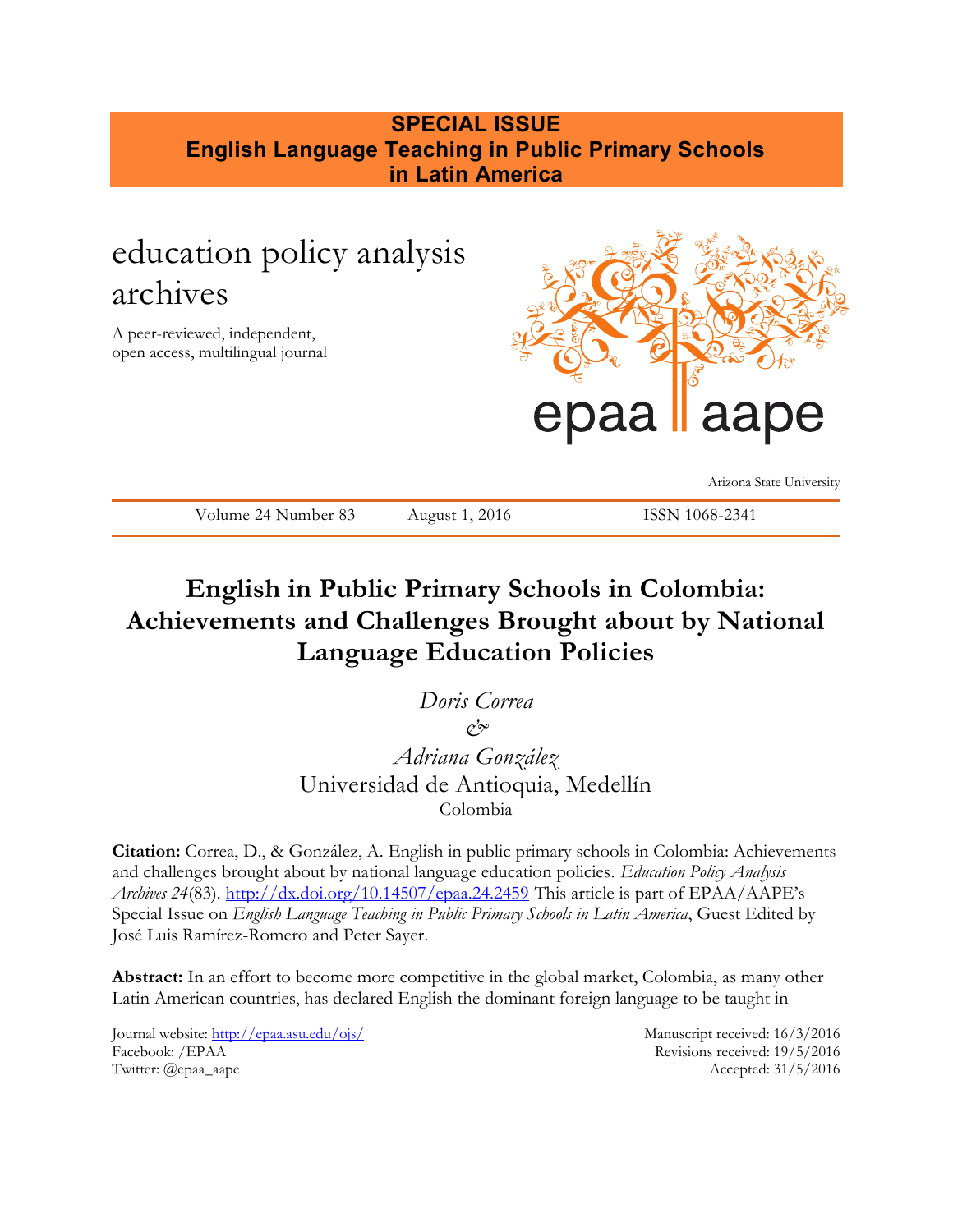schools and universities across the country. To support this measure, in the last 16 years, the government, through its National Ministry of Education, has launched a series of programs such as National Program of Bilingualism 2004-2019; the Program for Strengthening the Development of Competences in Foreign Languages; The National English Program: Colombia Very Well 2015- 2025; and most recently, Bilingual Colombia 2014-2018. Results from studies conducted by local researchers across the country suggest that the regulation has posed a series of challenges for public primary school teachers, which these programs have not been able to address. These challenges can be divided into two categories: professional and work related. The purpose of this article is twofold: First, the article intends to provide a critical overview of the four programs that the Colombian government has launched since 2004. Second, the article aims to present some conclusions and recommendations for language policy design and implementation in Colombia. **Key words:** bilingualism, Colombia, English, ESL, EFL, language policy, primary education

## **El inglés en la educación primaria del sector público en Colombia: Logros y retos de las políticas lingüísticas educativas nacionales**

**Resumen:** En un esfuerzo por volverse más competitivos en el mercado global, Colombia, como muchos otros países de América Latina, ha decretado que todas las escuelas y universidades del país impartan instrucción en inglés como lengua extranjera. Para apoyar esta medida, en los últimos 16 años, el gobierno, a través del Ministerio de Educación Nacional ha lanzado una serie de programas tales como el Programa Nacional de Bilingüismo 2004-2019, el Programa de Fortalecimiento al Desarrollo de Competencias en Lenguas Extranjeras, el Programa Nacional de Inglés: Colombia Very Well 2015-2025, y más recientemente Colombia Bilingüe 2014-2018. Los resultados de algunos estudios llevados a cabo por investigadores locales en varios puntos del país sugieren que esta apuesta nacional ha traído consigo una serie de retos para los docentes de primaria, los cuales no han podido ser solucionados por estos programas. Estos retos pueden ser divididos en dos categorías: profesionales y de trabajo. Este artículo tiene un doble propósito: El primero, es hacer una revisión crítica de los cuatro programas que el gobierno ha lanzado desde 2004. El segundo, es presentar algunas conclusiones y recomendaciones para el diseño y la implementación de políticas lingüísticas educativas en Colombia.

**Palabras claves:** bilingüismo, Colombia, Educación Primaria, inglés, inglés como lengua extranjera, política lingüística

## **Inglês nas escolas primárias públicas na Colômbia: Conquistas e desafios trazidos pelas políticas nacionais de Educação de Línguas**

**Resumo:** Com um esforço para tornar-se mais competitiva no mercado global, a Colômbia, como muitos outros países da América Latina, declarou inglês como a língua estrangeira dominante a ser ensinada nas escolas e universidades de todo o país. Para apoiar esta medida, nos últimos 16 anos, o governo, através do Ministério Nacional da Educação, lançou uma série de programas como o Programa Nacional de Bilinguismo 2004-2019; o Programa para o Fortalecimento do desenvolvimento de Competências em Línguas Estrangeiras; O Programa Nacional de Inglês: Colômbia "Muito Bem" 2015-2025; e, mais recentemente, Colômbia Bilingual 2014-2018. Resultados de estudos conduzidos por pesquisadores locais em todo o país sugerem que o regulamento tem emitido uma série de desafios para os professores de escolas públicas primárias, em que estes programas não têm sido capazes de resolver. Estes desafios podem ser divididos em duas categorias: profissional e trabalhos relacionados. O objetivo deste artigo é duplo: Primeiro, o artigo tem a intenção de fornecer uma visão crítica dos quatro programas que o governo Colombiano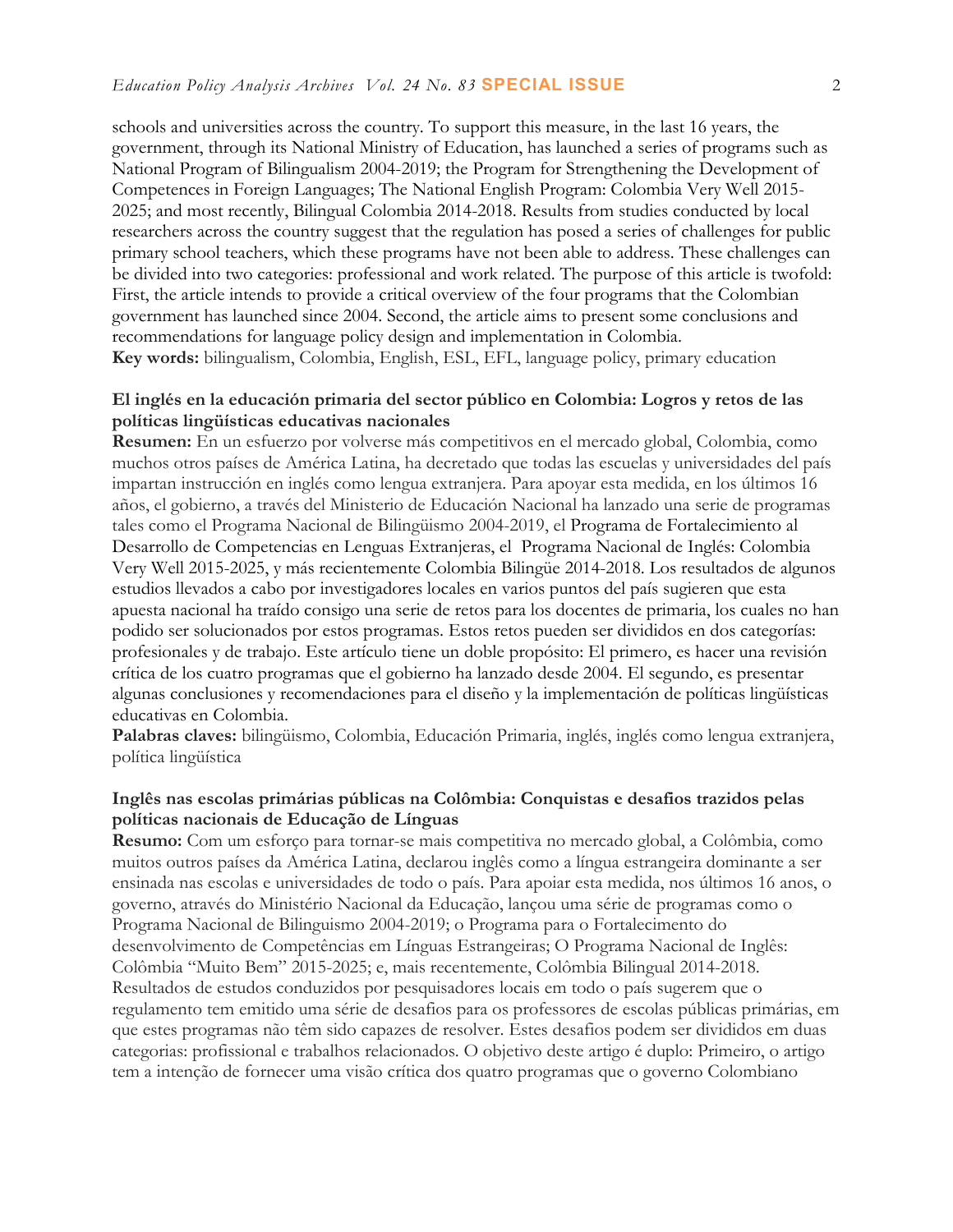lançou desde 2004. Segundo, este artigo tem objetivo de apresentar algumas conclusões e recomendações para a concepção de políticas de linguagem e implementação na Colômbia. **Palavras-chave:** bilinguismo, Colômbia, inglês como língua estrangeira, escolas primárias, professores, política da língua.

## **Introduction**

Colombia is located in the northwest corner of South America and is geographically, culturally and ethnically very diverse. According to Organization for Economic Cooperation and Development (OECD), Colombia has a population of 46.5 million people, which makes it the third most populated country in Latin America after Brazil and Mexico (OECD, 2012a). Of these, 1,378,884 individuals identify as members of indigenous groups and speak any of the 66 languages that are still alive in the country. These languages include 64 indigenous languages and two Afro-Caribbean languages that have developed since the colonial times: *Palenquero*, a Spanish-based creole spoken in San Basilio de Palenque, and an English-based creole spoken on San Andrés y Providencia Islands called Islander (González, 2008; Guerrero, 2009). Although the Colombian Constitution guarantees bilingual education and respect for these groups and their cultural identity, this is not really enforced and most schools impart instruction only in Spanish (Guerrero, 2009).

Officially, the Colombian educational system is structured into five levels: Pre-school (Pre-K and K), basic education (grades 1-9), middle education (grades 10 and 11), and higher education (NME, 1994). However, schools are divided into three types: preschools (Pre-K and K), primary schools (grades 1 to 5) and secondary schools (grades 6 to 11). The system includes public and private institutions. Public schools are attended by 85% of the population, and since 2012, are free of cost up to grade 11. Private schools are attended by 15% of the population, and are fee-paying (OECD, 2012a, p. 24).

There are significant disparities between the two types of schools. A first disparity is connected to the number of hours of instruction received each day. Some private schools work longer hours each day so that students can get additional instruction time in certain subject areas such as mathematics, science and foreign languages. In terms of the latter, for example, while in public schools students study one hour of English a week in primary school and two to three hours in secondary school (Ministerio de Educación Nacional – National Ministry of Education, 2006), in private schools exposure to this language may be quite intensive, especially in the so-called "bilingual schools," where it is very common to have native speakers as English teachers in both primary and secondary school, and various other courses taught in English (De Mejía, Ordóñez & Fonseca, 2006).

A second disparity has to do with the number and quality of the teachers hired. While private schools recruit more and better qualified teachers due to the fact that they offer them better salaries (Álvarez, Cárdenas & González, 2011), public schools constantly suffer from shortage of both. This shortage is more evident at the primary school level where teachers who do not have an English language teaching (ELT) degree and do not know English are demanded to teach the language as part of their workload (Cárdenas, 2001). To solve these problems, the government allows state secretaries of education to hire substitute teachers, but their temporary contracts cause job instability and difficulties in the establishment of adequate relations with students, colleagues and communities (Usma, 2015).

A third disparity relates to the availability of adequate didactic and technological resources. While private schools usually have good infrastructures and enjoy a variety of material and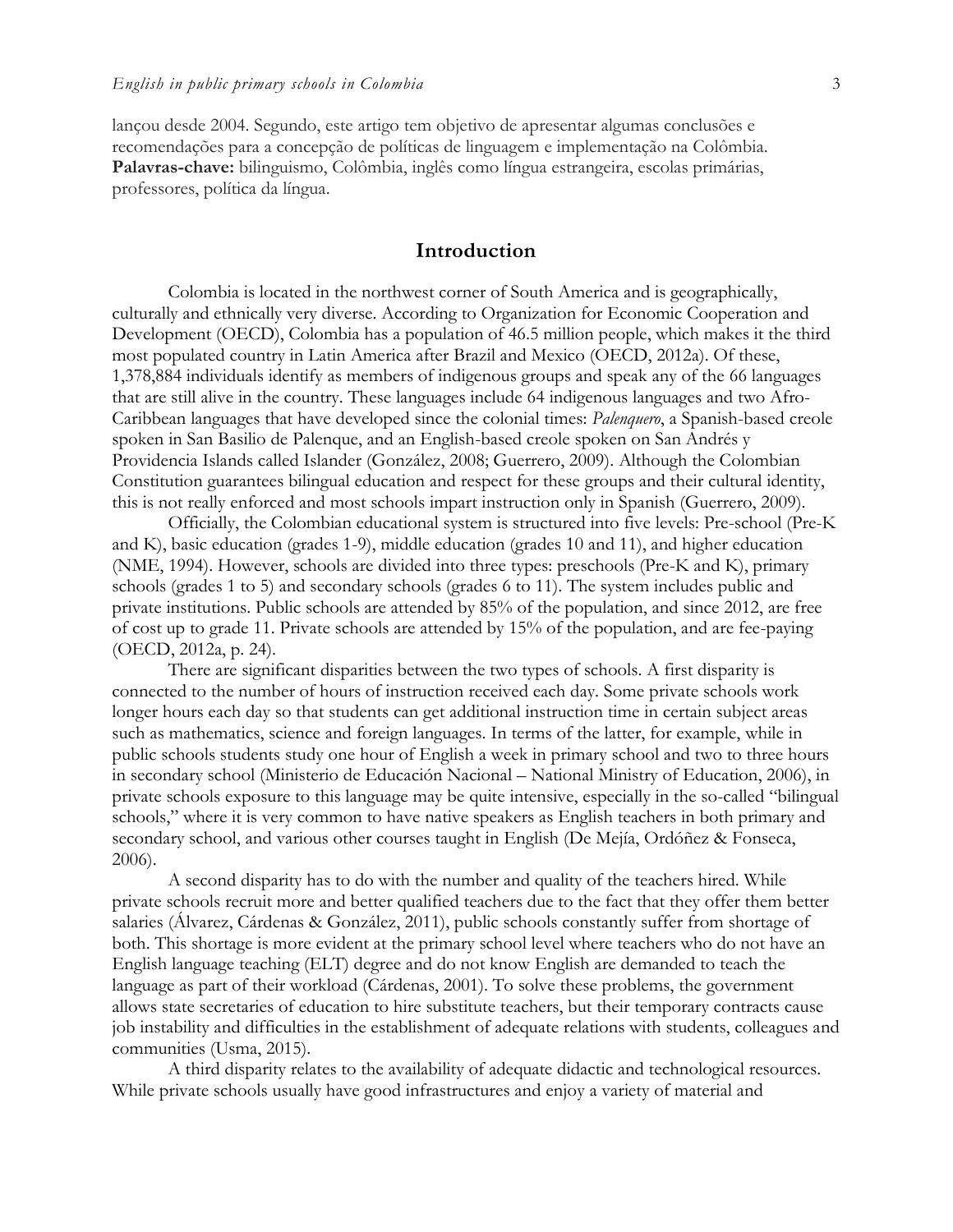technological resources (Miranda & Echeverry, 2010), public schools usually lack the minimum teaching resources and good classroom conditions. Moreover, although internet access has increased in public schools in the last few years, the network bandwidth capacity is still very low and unreliable in many public schools, especially in those located in small towns and rural areas (González, 2006).

These differences in length of instruction, availability of qualified teachers, and quality of resources are reflected in the national academic exams, called *Pruebas Saber*, which students from both public and private schools have to take in grades 5, 9 and 11. In these, students from private schools usually outscore students from public schools in all subjects (OECD, 2012a). In terms of English, for example, 27% of the students in private schools reached the targeted goals, compared to 3,9% from public schools (Usma, 2015, pp. 119-120) .

In spite of the higher scores obtained by students in the private sector, Colombia has not been able to significantly raise students' general academic scores in international exams. This is how in 2012, Colombian students got the lowest mean score in the three areas measured by the Program for International Student Assessment (PISA): mathematics, reading, and science (OECD, 2012b). These low numbers also apply to English. According to the English Proficiency Index, which evaluates the English level of 70 countries around the world, in 2015 Colombia occupied the second to last position in South America after Venezuela, and the 57th in the world, with an overall level of too low (English First, 2015).

To improve its educational standing in the globe, in the 1990's, the NME took a series of important measures that included the issuing of *Ley General de Educación* (General Education Law) in 1994. This law mandated that schools develop speaking and reading skills in at least a foreign language since primary school (NME, 1994). Nevertheless, as Cárdenas (2001) states, these mandates were never fully implemented since, at the time, the country did not have the English teachers required to fill these positions, and the few it had were neither prepared to teach children not willing to trade the benefits they would get for teaching in private schools to teach in public primary schools.

To compensate for the English teacher shortage, in 1991, in association with the British Council, the NME built the Colombian Framework for English, most commonly known as the COFE Project. This project was the first national effort to increase the levels of English of teachers in the country. Through it, many local primary and secondary school teachers received pedagogic and linguistic training, and got access to technological resources such as the software English Discoveries. Besides, university faculty obtained support in the creation of action research projects with impact on school practices, and participated in the construction of a framework for the reform of English licensure programs (Rubiano, Frodden & Cardona, 2000). Nonetheless, as Cárdenas (2001) states, many of these actions lacked planning, quality and sustainability. Therefore, in spite of the new regulations, for ten years, in many public schools in Colombia, the teaching of English at the primary did not really begin.

Then, in 2004, as part of the *Revolución Educativa 2002-2010* (Educational Revolution), the NME designed *Programa Nacional de Bilingüismo 2004-2019* (National Program of Bilingualism- NPB), a program that was supposed to modify the above-mentioned situation. In the following paragraphs, the authors describe this and other programs the Colombian government has introduced in the last twelve years, with a focus on the actions taken to raise the levels of primary school teachers and students. Next, based on documents issued by the Ministry of Education and a series of local studies, they provide an overview of the main challenges that primary school teachers have experienced throughout these programs. Finally, they present some conclusions and some implications for ELT policy design and implementation.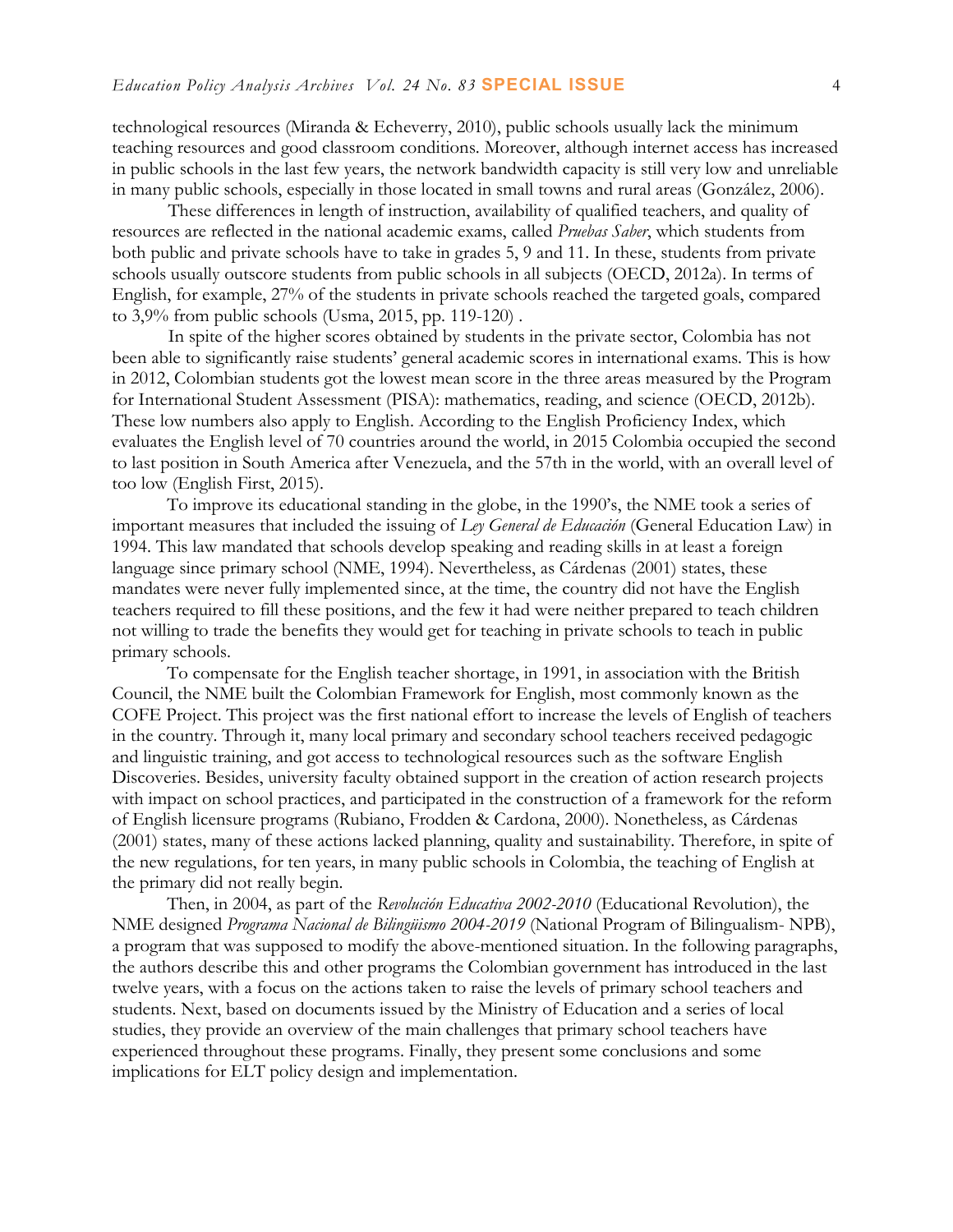## **Programs Launched by the Colombian Government since 2004 to Promote the Teaching and Learning of English in the Country**

Since the COFE Project in the 1990s, the Colombian government has designed a series of initiatives to promote the teaching and learning of English in the country. These initiatives include the NPB, *Programa de Fortalecimiento al Desarrollo de Competencias en Lenguas Extranjeras* (Program for Strengthening the Development of the Competences in Foreign Languages-PSDCFL), *Programa Nacional de Inglés: Colombia Very Well* (National English Program: Colombia Very Well-NEP), and *Colombia Bilingüe* 2014-2018 (Bilingual Colombia). The following paragraphs provide a brief overview of the objectives and initiatives the Colombian government outlined in each of these programs in relation to primary schools.

#### **The NPB**

This program was based on a series of diagnostic tests that the government had applied in 2003 and 2004 to volunteer secondary school English teachers and students across the country, with the support of the British Council, which portrayed them as having a very low level of English (Cárdenas, 2006; Cely, 2007; González, 2007). Its main goal was to have, by 2019, "citizens capable of communicating in English, so that they can insert the country in universal communication processes, in the global economy, and in cultural openness, with internationally comparable standards" (NME, 2006).

To achieve these targets, the government took several measures with the support of the British Council. These measures included the revival of the mandate to provide English instruction for primary and secondary schools, and the extension of the mandate to higher education (NME, 2005). It also adopted the Common European Framework of Reference (CEFR) as the guiding document from which teachers and students' levels of English proficiency were to be determined across the entire educational system. Additionally, in 2006, the government introduced *Guía 22: Estándares Básicos de Competencias en Lenguas Extranjeras: Inglés* (Guide 22: Basic Competence Standards for English as a Foreign Language), putting English on the list of core areas regulated by standards.

The guide set oral, written, listening, and reading standards for each grade level, based on the CEFR framework. According to it, with only one hour of English a week in primary and two to three hours in secondary school, by 2019 all students should obtain an A1 at the end of third grade, an A2 level at the end of seventh grade, and a B1 level by the time they graduated (NME, 2006, p. 10). As for English teachers, it stipulated that by 2019, those who did not hold an English license must be 100% in B2, and those with an English license must be 100% in C1 (p. 6).

To be able to measure whether both students and teachers at all levels of the educational system had reached these targets, the NME began aligning with the CEFR the national tests for primary and secondary school students, called *Pruebas Saber*, and for university graduates, called *Pruebas Saber Pro* (Ayala & Álvarez, 2005). Still, as what happened with the General Education Law in 1994, the policy did not include the obligation for teachers to have an English teaching license to teach the subject in primary schools. Nor did it guarantee primary school teachers the professional development (PD), resources, working conditions and supporting legislation that they needed to carry out their newly assigned jobs. Instead, it supplied them with a few scattered courses, which were initially taught by the British Council, with the help of imported PD packages such as the Inservice Certificate in English Language Teaching (ICELT). These courses were later assigned to local universities who tried to adapt them to local needs (González, 2007).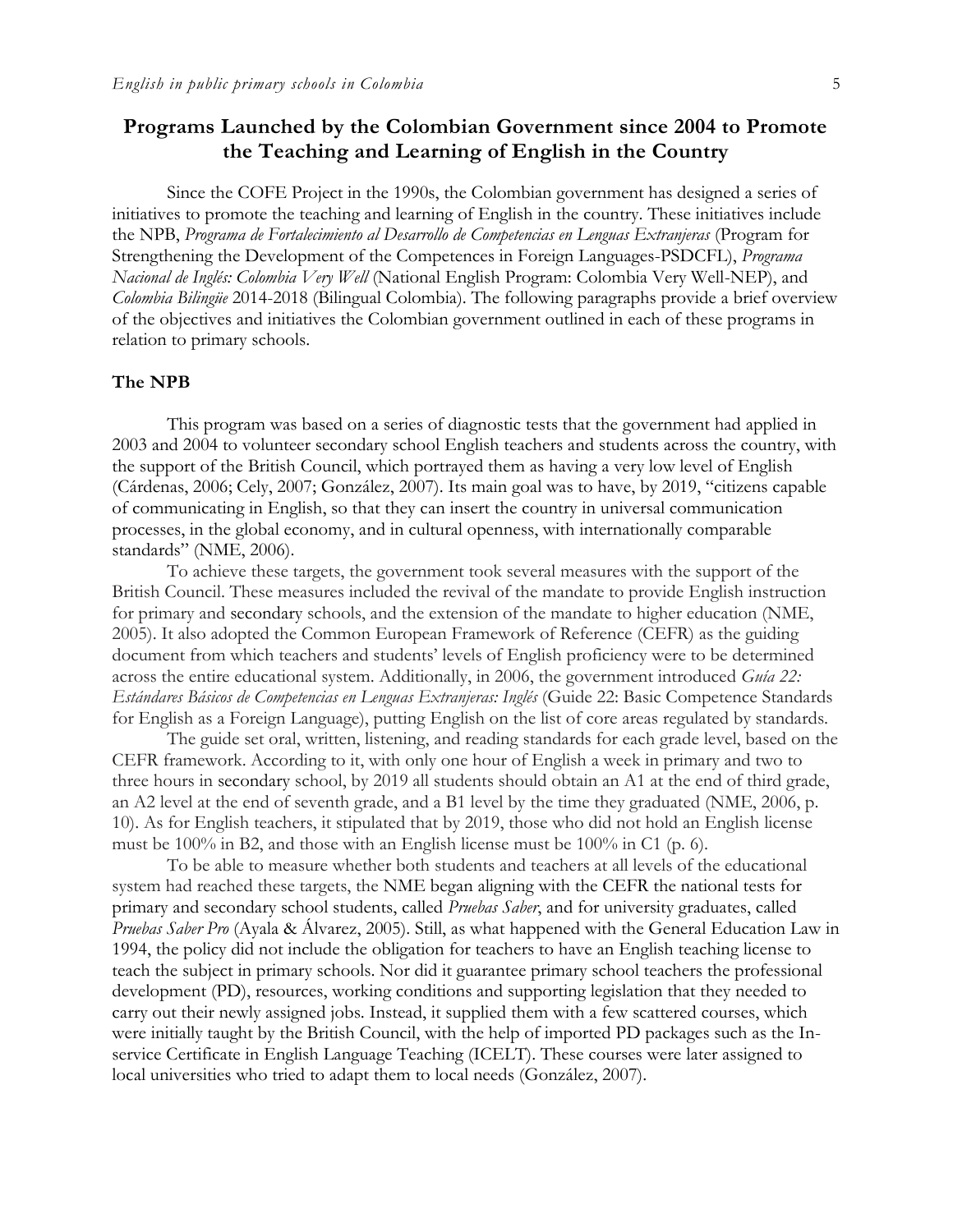The PD courses were complemented with a few teaching resources and some English "immersion programs," which simulated those carried out by the COFE project in the 1990s. During these immersion programs, primary and secondary school teachers who had a B1 or B2 level and had accepted to participate in the diagnosis exams carried out by the government in 2008 and 2009 were given the opportunity to go to cities such as San Andrés, Barranquilla y Armenia to study the language and ways to teach it (NME, 2008, 2009). Also complementing the courses were the bilingual local and regional Working Tables. They used a cascade model through which the few teachers who had been able to participate in the training, usually teachers with a B2 level of proficiency and tenure, were invited to share what they had learned with colleagues from their area and/or their institutions at the local Working Tables (Correa, Usma, & Montoya, 2014).

Initially, the teaching resources were a few Clapping Time Textbook packages provided only to the teachers who had attended the PD courses. Later, the government created a radio program called English for Colombia (ECO), and a TV program called Bunny Bonita. The latter was created with the assistance of T&T: Teaching and Tutoring College de Colombia and Faldita Films, two Colombian companies specialized in English training and audiovisual material (González, 2015b). Both had as their main objective to support students, ages 4-8, and primary school teachers with a beginning level of English, in the development of the linguistic competences required for grades 1-3. The resources were all based on the new standards for English and were supposed to be respond to local contexts. They were also available online and came with accompanying videos, and other materials, such as with flashcards, posters, workbooks, and a teachers' guide, which could be downloaded as pdfs (NME, 2012a).

Finally, to assist teachers who were still in preparation, the government put forward the Proyecto para el Fortalecimiento de Programas de Licenciatura en Lenguas: Inglés (the Project for the Strengthening of English Teacher Preparation Programs), in conjunction with the British Council. According to the NPB Director at the time, its aim was to help English teacher preparation programs across the country "diagnose and improve" their English teacher preparation programs (Cely, 2009). The project used the Quick Placement Test (QPT) published by Oxford University Press to measure students and teachers' knowledge of English, and the Teaching Knowledge Test (TKT), designed by the University of Cambridge to measure their knowledge of English teaching methods. Based on these tests and on interviews with stakeholders, class observations, focus groups and questionnaires, it formulated some improvement actions for the teacher preparation programs (NME & British Council, n.d). Although, in the beginning, the project received a lot of skepticism from faculty working in the English teaching preparation programs of many universities, according to NME, by 2013, 74% of the universities had accepted to participate in this project (NME, 2013).

As is evident from the description above, the NPB introduced many changes in regards to the teaching of English in schools in Colombia some of which were needed (e.g., PD for English teachers, standards for the teaching of English, alignment of instruction and materials to tests, and acquisition of materials with which to work). Unfortunately, as Colombian scholars at the time noted, the program suffered from a series of flaws. First, it was based on a series of tests that were not valid since they measured either content or methodological knowledge of teachers, leaving aside all the other aspects that are involved in teaching a foreign language, such as a well-developed curriculum, appropriate methodologies, and sufficient resources (Cárdenas, 2006). On the other hand, the tests were used by the government to blame school teachers for the lack of proficiency of students when a great number of them, namely primary school teachers, had not been prepared or hired to do this job or been provided with the necessary conditions to do their new job well (Sánchez & Obando, 2008).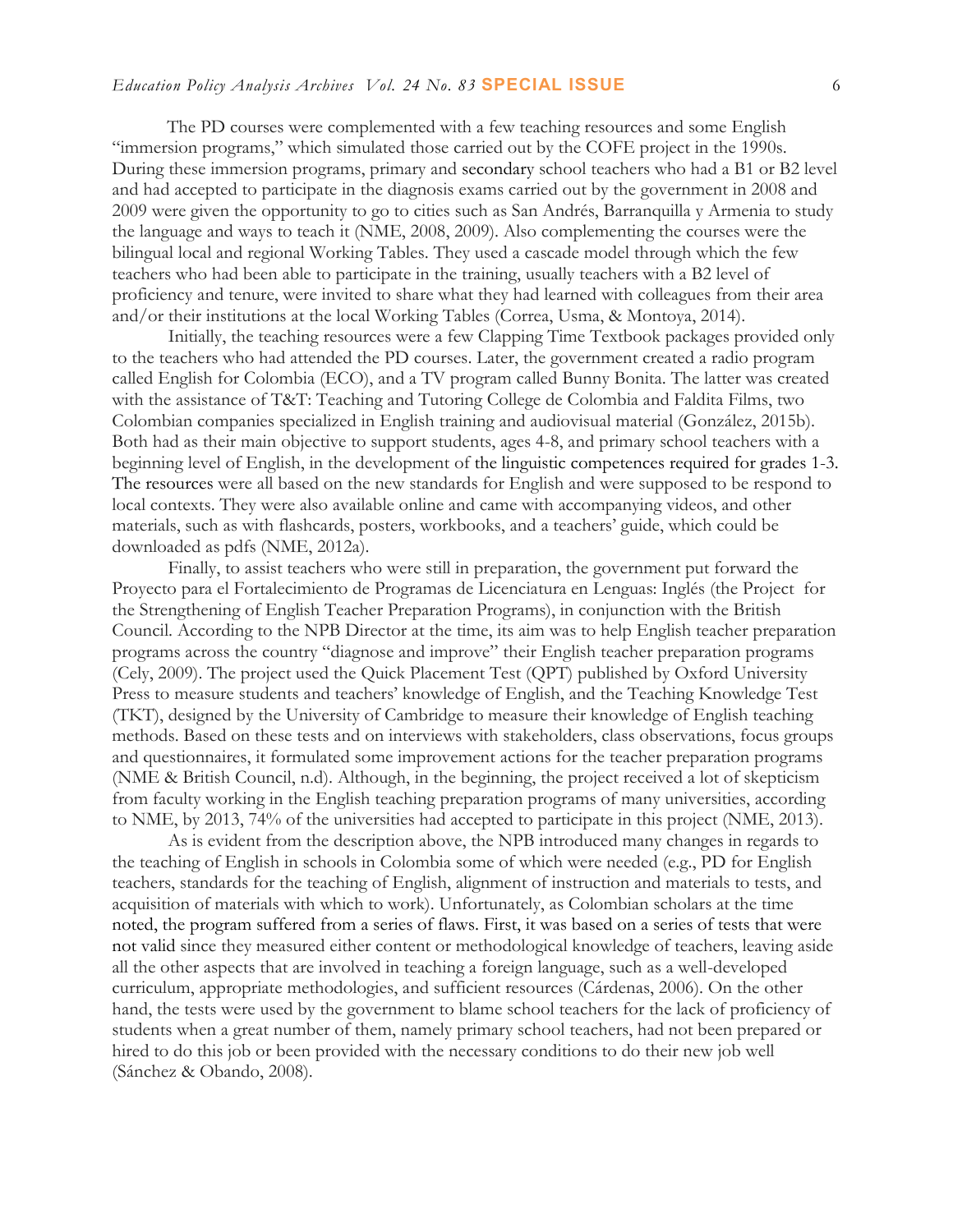#### *English in public primary schools in Colombia* 7

In addition, the program used a top down approach in which the main stakeholders, i.e., English school teachers and English teacher educators, were treated as mere technicians whose job it was to implement the measures that the government, with the collaboration of international corporations, had thought out for them (Guerrero, 2010a). Indeed, as Usma (2009) noticed, these stakeholders were left out of the important decisions regarding the program and replaced by transnational organizations such as the British Council and Cambridge University Press.

Moreover, as Bonilla & Tejada-Sánchez (2016) stated, the program "enshrined English as a symbol of prestige" over other foreign languages such as French, German, Italian and Portuguese, which had a significant presence in university curricula, and over the 66 native and Afro-Caribbean languages that existed in the country and were spoken by *Palenqueros,* Islanders, and indigenous communities (p. 186). Finally, the program used standards, materials, PD models, and tests produced elsewhere by international corporations such as the British council, Cambridge University Press, and Oxford University Press. As such, these did not reflect the reality and conditions under which most public school teachers worked or the level of English of most primary school teachers. What is more, they assigned a high value to the knowledge produced in Europe and undervalued local knowledge and expertise, perpetuating the inequities between local knowledge and knowledge of the former colonial powers (Guerrero, 2010a).

Although in the last few years of the NPB, the government hired national experts to produce the textbooks that would be used in public schools, gathered the support of some universities for the design and piloting of these materials, and involved school teachers in their creation, it continued to marginalize teachers and teacher educators from the important decisions (González, 2015b). Indeed, as will be evident in the following sections, these stakeholders were only called on to either validate or implement what the policy makers with the help of international organizations had thought out for them. They were not invited to participate in the decision-making process or to voice their opinions about the measures that were going to be taken.

#### **The PSDCFL**

In 2012, due to critiques made by Colombian scholars about the program's name (Correa & Usma, 2013; González, 2007; Guerrero, 2008) and its outright disregard for the bilingualism that already existed among *Palenqueros,* Islanders, and indigenous communities (Guerrero 2009), the NPB changed its name to PSDCFL, a title which omitted the word "bilingual" and introduced the words "foreign language." Although no measure was taken by the government to promote other foreign languages apart from English, as the new title would suggest, the act was well regarded by the academic community. Certainly, they considered it a small step towards recognizing that about 3.3% of the Colombian population was already bilingual in Spanish and other indigenous or afro-Caribbean languages, and that English in the country still had the status of a foreign language.

Apart from the change in name, in this program the government also shifted the proposed English proficiency levels for students and teachers. In the case of students, the government only indicated target levels of proficiency for grade 11, not every grade, and switched the target year from 2019 to 2014, indicating that at least 40% of students should be in level B1 by this year. As for teachers, the government also made some adjustments. While for non-licensed English teachers it maintained its target of 100% in B2, for English licensed teachers it lowered the target of 100% to 80% and the C1 level to B2 by 2014 (NME, 2012b, p.11).

To promote the achievement of these targets, the government took several new measures. First, it issued Ley 1651 of 2013, otherwise called *Ley de Bilingüismo* (Bilingualism Law). This law modified some of the articles of the General Education Law of 1994 such as articles 8, 20, 21, 22,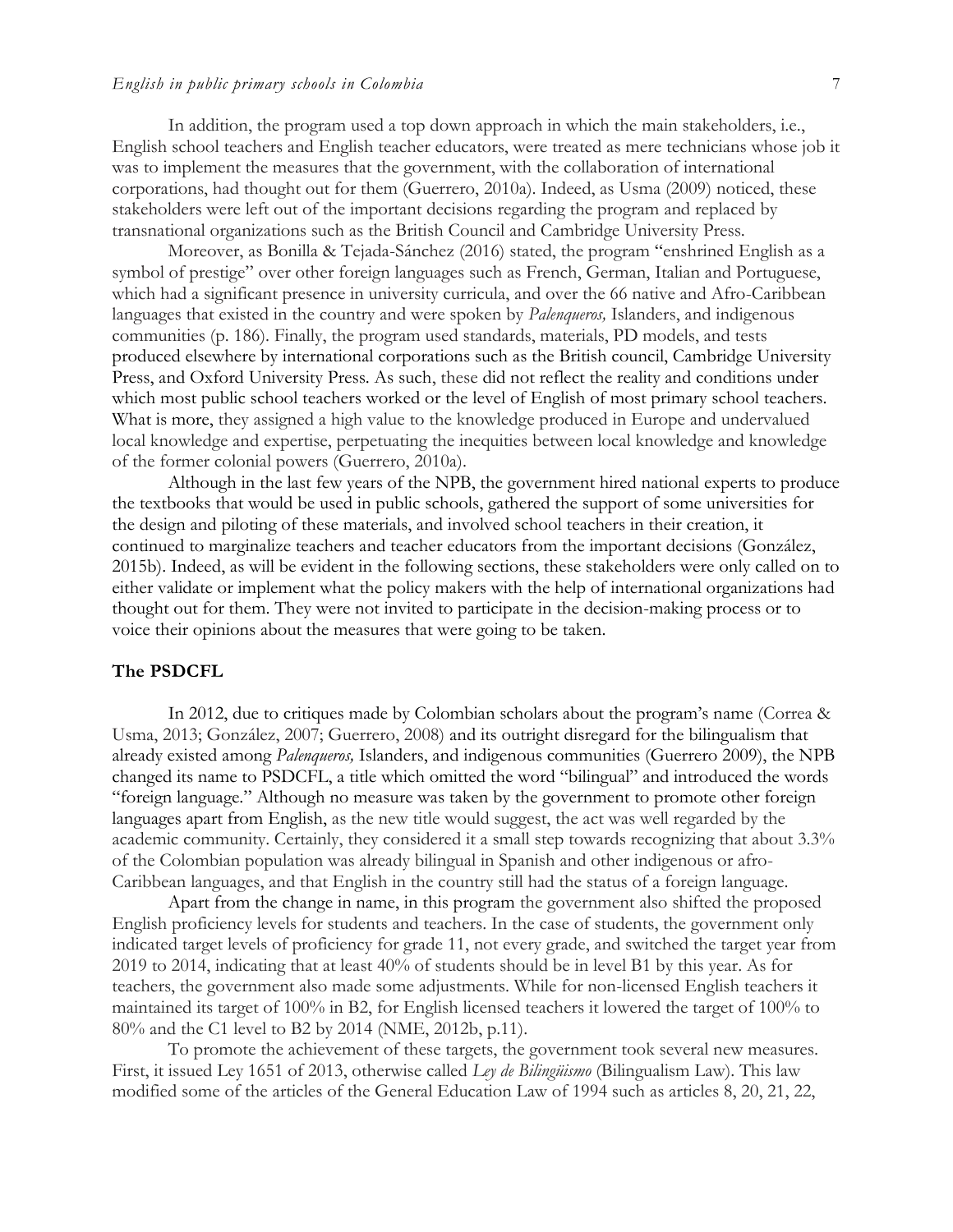30. As far as primary education is concerned, these modifications can be summarized in two points: (a) mandating that all skills, not just speaking and reading, be developed from the first years of school (Articles 20 & 21), through middle (Article 30), and secondary school (Article 22), and (b) specifying that the foreign language to be taught in public school should be English (Article 8) (NME, 2013b).

Additionally, the NME added new resources for primary school teachers such as MY ABC English kit, a package which included a teachers' guide, a resource booklet, lesson plans, posters, flash cards, audio CDs, and CDs with all of the materials needed for a class (NME, 2014a). Finally, for the first time in the history of the programs, it included in its rhetoric three important aspects: (a) the formulation of alliances with the private sector, the academic sector, and other government sectors; (b) the need to connect the government English goals to municipal and state government plans (p.18); and (c) the urgency of developing mechanisms through which it could do a continuous follow up and evaluation of the PSDCFL projects (NME, 2013a, p. 27).

As can be gathered from the information presented above, the PSDCFL did not constitute a significant diversion from what had been proposed by NPB. First, in spite of the change in name, the program did not bring about a switch in focus from merely English to other foreign languages with a high standing and demand in the country such as French, Portuguese and Mandarin (De Mejia, 2006). Nor did it cause the promotion of other indigenous or Afro-Caribbean languages or the recognition of people who spoke these languages as bilingual.

Second, the change in proficiency levels was not backed by changes in the tests used, an increase in the validity of these tests, or the incorporation of other various instruments that could account for all of the aspects involved in teaching a foreign language. Similarly, the launching of the Bilingualism Law, with its promotion of speaking, reading, writing and listening from primary school, was not followed by other actions that would allow these skills to be developed. Such actions could have included an extension in the number of hours of English instruction a week, the hiring for primary schools of English teachers prepared to teach those skills, or the acquisition of sufficient well-designed material and technological resources to promote these skills, to mention just a few of the elements needed to achieve the goal.

Third, the change of rhetoric was not accompanied by practical actions that would allow the new allies such as universities, for example, to have a real voice or participation in the decisions that were being made (González, 2015b). In fact, the law was something that universities learned about only a few days before it was passed and which they never had the chance to contest or modify. Nor was the new policy discourse useful in gathering the financial and legislative support of other ministries (e.g., the Ministry of Finance, of Housing, or of Public Health), which could commit to an improvement of the socio-economic and socio-political conditions affecting the neighborhoods in which public schools are located.

Fourth, the proposal to follow up and evaluate the programs was not succeeded by an actual revision of local foreign language needs and how these matched national goals. Additionally, as pointed out by Correa and Usma (2013), it was not matched by the launching of a solid accountability systems in which the PD programs that were being implemented, for example, could be assessed according to criteria that went beyond how many teachers or students participated and which were the entrance and exit levels of proficiency.

Finally, although under this program the government added new material resources, as state by González (2007) and Usma (2009), it persisted in its effort to marketize, standardize, and homogenize English language teaching. Surely, it continued to assign the production of these materials to big corporations, to make the contents of these materials fit some decontextualized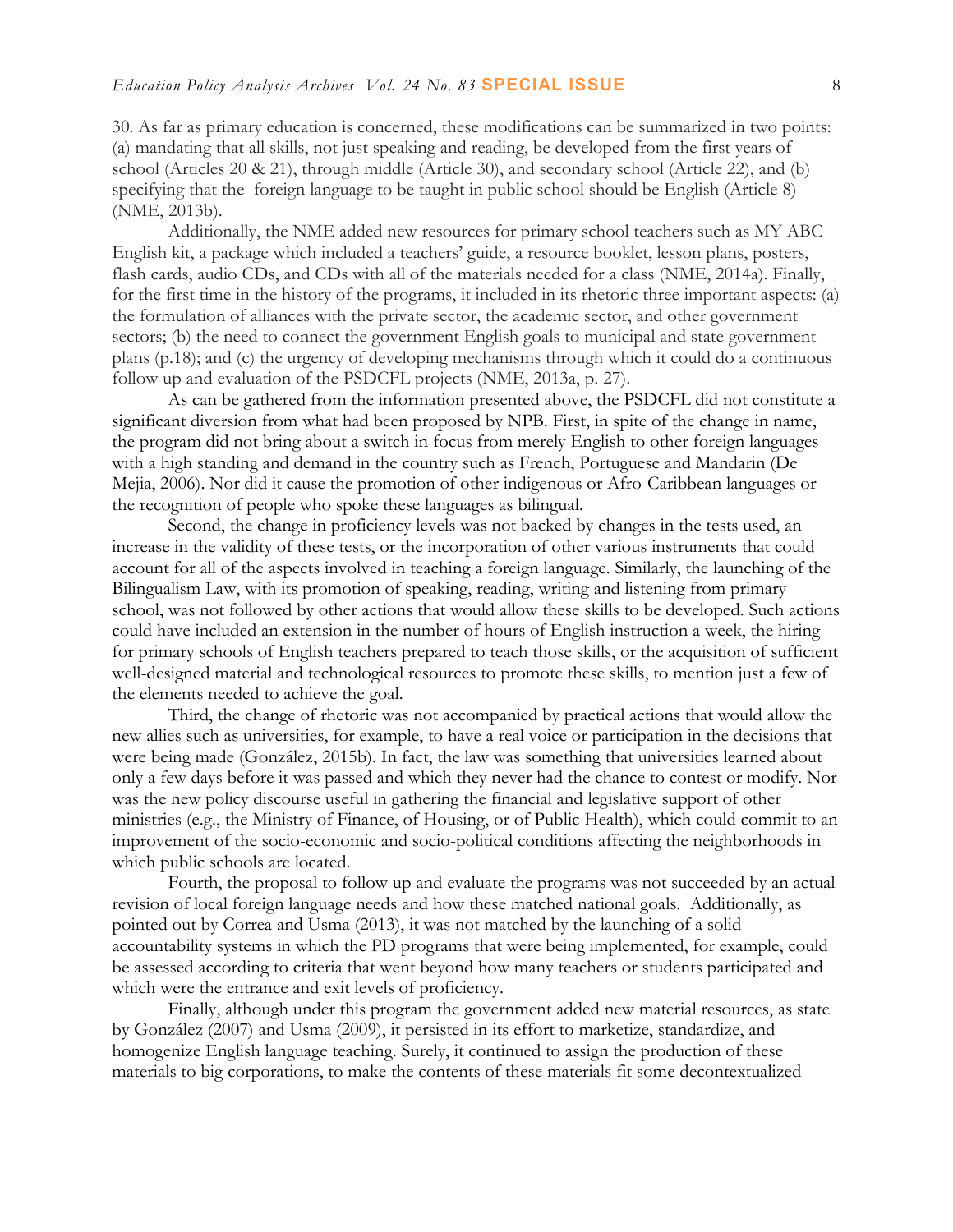standards, and to buy the same materials for all students, regardless of their location, culture, and native language.

### **The NEP**

Not two years had passed since the presentation of the PSDCFL in 2012 when the government introduced the National English Program: Colombia Very Well 2015-2025: Colombia Very Well, in 2014. This program was supposed to provide a new dimension to the components of the PSDCFL with larger interventions and higher investment (NME, 2014a). According to government leaders, the program was the sub-product of a 2013 revision of the achievements of these programs conducted by experts from NME and the consulting firm McKinsey & Company (NME, 2014a).

As the previous programs, this program intended to raise the level of English of Colombian citizens (NME, 2014a, p. 4). However, it was different from the other programs in several respects: First, it had a clearer focus on English that was evident in the program's name and the wording of its objectives. Second, it clearly acknowledged that its ultimate goal was to be invited into OECD and to improve the PISA scores for Colombians (NME, 2014b). Third, it actually gathered the support of the other government ministries and of the private sector, who according to the government, "were willing to bet on the development of English competences in the country" (NME, 2014a, p. 4).

Finally, and most importantly, it shifted its target school population. Indeed, when in previous years the government had put most of its efforts in developing the English proficiency of primary school teachers, this time the government decided to concentrate on grades 9-11. According to the PDF presentation of the program, such decision was based on the experiences of countries which had supposedly obtained better results in raising the English proficiency levels of students when they had begun to strengthen English from the last grades. Among these countries were China, Japan, Malaysia, Germany, Norway and Chile (NME, 2014a, pp. 50, 52).

To accomplish these objectives, as the previous programs, the NEP readjusted its English proficiency targets for students and teachers. For students in grade 11, for example, it maintained its target of B1 but raised the percentage of students who should reach this level from 40 to 50%, even though it had extended the deadline to 2025. For teachers it did something similar: it maintained the target in B2 but lower the percentage of teachers who should reach this level to 85% and extended the year to 2018. According to the NME, the change was done based on experiences acquired in other countries such as Malaysia, where it was proven that "this expectation was more down to earth" (NME, 2014a, p. 57).

Additionally, the NEP proposed a host of new initiatives. Among the most important of these was the increase from one to three in the number of English hours a week received by primary school students (NME, 2014a, p. 66), and the extension of school hours from six to eight hours a day (NME, 2014b). None of the two parts of this initiative seems to have taken off so far. Nevertheless, the second part is being piloted in some schools in Antioquia this year. These schools have moved from receiving a group of students in the morning and another in the afternoon, to receiving only one group for longer hours.

A second far-reaching action taken by the NEP was the creation of the so-called Lineamientos de Calidad para las Licenciaturas en Educación (Quality Guidelines for Teacher Preparation Programs) (NME, 2014b). According to these, the foreign language that all teacher preparation programs should develop or ask students to certify was English, and the level of English achieved by students in these programs should be a B1 in the CEFR. With this regulation, the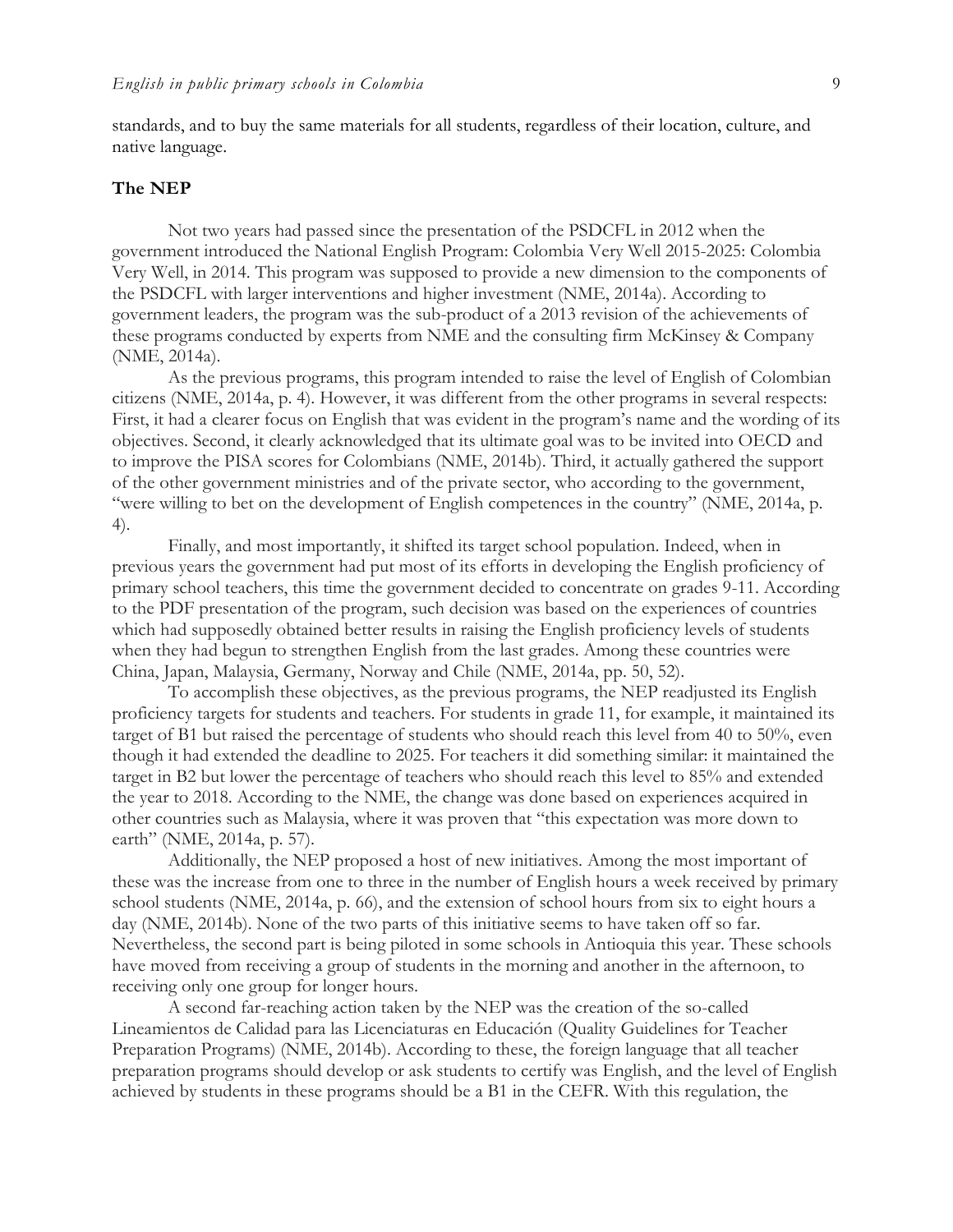government intended to provide a solution to the lack of proficiency in English of most primary school teachers. However, as will be seen in the Main Challenges for Primary School Teachers section, with these guidelines, the government disregarded the fact that a big percentage of primary school teachers did not have a B.A. Moreover, it did not take into account the opposition this regulation would have in most teacher preparation programs, where faculty have indicated that they do not consider these objectives reachable or even justifiable since they are not preparing teachers to teach this subject.

A third important action that has carried on into Bilingual Colombia is the Programa de Formadores Nativos Extranjeros (the Foreign Native Speaker Instructors Program, officially called the English Teaching Fellowship Program) (Heart for Change, 2016). This program, built by NME in partnership with the Heart for Change Foundation, intended to bring native English speakers from different parts of the world to Colombia to work with Colombian public school English teachers. However, consistent with its new goal of targeting the last grades of school first and working its way down, these volunteers have been placed in secondary schools (NME, 2014a, p. 67). Finally, in terms of resources, the NEP also proposed a bold new initiative. It hired Open University, from England, to provide methodological support via web for both primary and secondary school teachers, with chat rooms for consulting, tutoring available via phone, and model lessons via web or CDs (NME, 2014a, p. 77).

If well, with this program, the government tried to make some structural changes in schools (e.g., extending the number of hours studied each day and the number of hours of English a week), as with the other programs, these regulations were not supported by pertinent actions. These actions could have included the building of more schools that could host the students who were left out in the switch from two to only one schedule, and the hiring of permanent English primary school teachers who could offer the two additional hours of English a week. They could have also incorporated the splitting of English classes into smaller groups so that students could have real interactions with their teachers and peers, or the improvement of the poor socioeconomic conditions affecting the lives of most students and preventing them from focusing on their education.

Instead, in a symbolic act of defeat in regards to the development of English proficiency since primary school, and in outright contradiction with measures taken by the previous program, such as the Bilingualism Law, the structural changes were followed by a series of inadequate measures. These measures left primary schools abandoned to their destiny without any indication as to how to accomplish new English proficiency goals without the PD programs, the materials, and all the perks that they had been promised. Similarly, licensure programs were left to figure out on their own how to accomplish the same goals without modifying the number of credits in their programs, hiring more English faculty, or forgetting other languages students might need based on the subject matter they were studying and the jobs they were likely to perform upon graduation. Consequently, these last measures, as many previous ones, were not really observed by the parties involved.

As for other changes brought about by this program, such as the methodological support via web, several questions remain. These questions include, how much of this support is really being provided to primary school teachers who are not the priority of the government any more, especially those in rural areas of the country? How much is staying on paper? How effective has this methodological support been for the primary school teachers who have used it?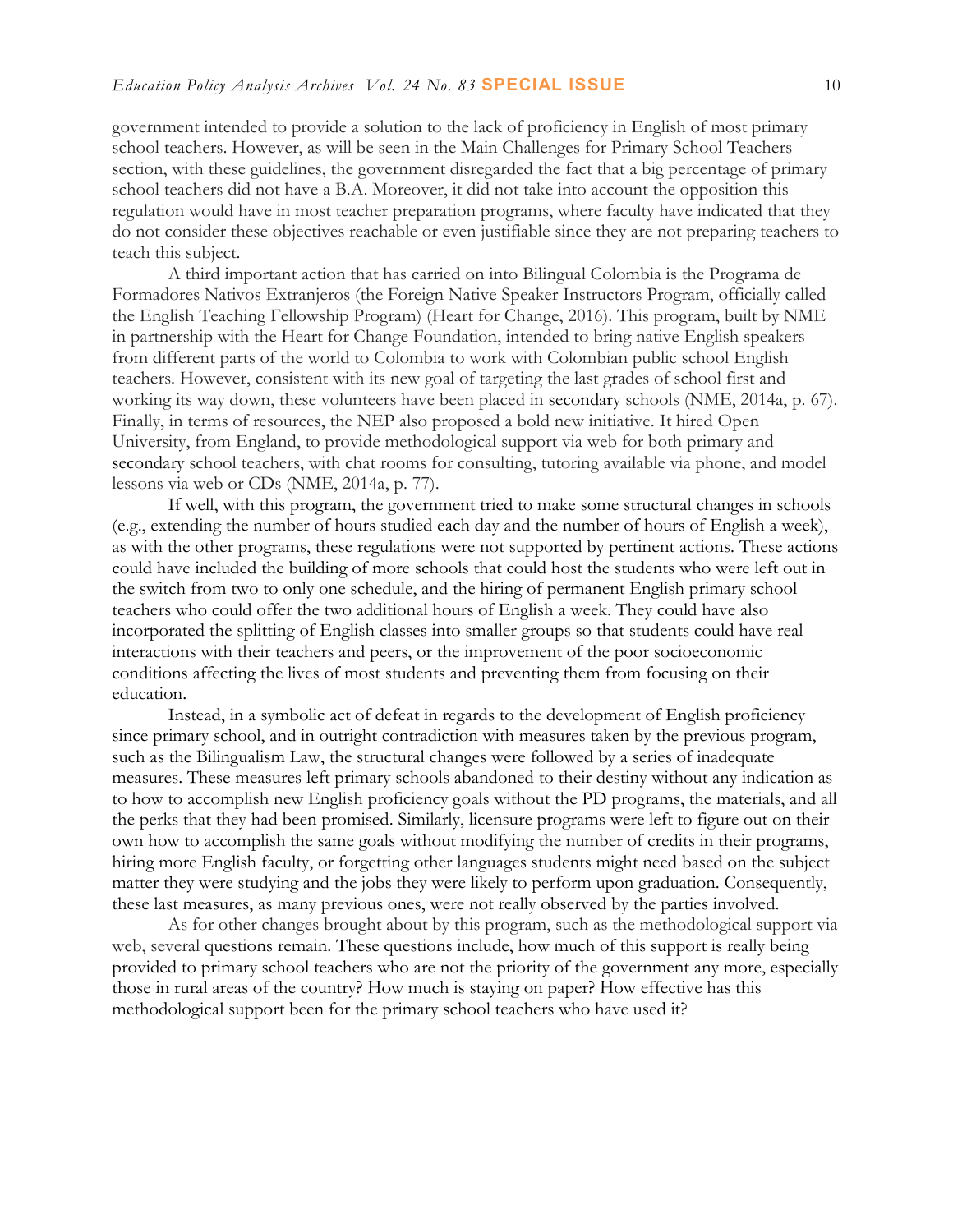#### **Bilingual Colombia**

As if two programs in two years had not been enough, on the same year that the NEP was conceived, the government announced its most recent program: Bilingual Colombia 2014-2018. The program has as its main goal "to get students to improve their communication skills in English so that they could access to better job and professional opportunities" (NME, 2016). Specifically, the program aims to raise the percentage of students in B1 from 2% to 8% by 2018, and to raise the percentage of students in A2 from 7% to 35%. As for teachers, it intends to get those who have an A1 or A2 English level of proficiency to improve 1 or 2 points in the CEFR (NME, 2016).

To achieve these goals, the government has devised various plans. Among these, probably the most noticeable, and the reasons for which are still unclear, is the plan to narrow the scope of the program to only 32 secretaries of education, and 145 schools across the country (NME, 2016). A second plan is to diagnose the level of English of 100% of the teachers, since up to 2013 only 50% had been diagnosed. A third plan is to hire 1,400 teachers in level B2 in temporary jobs for 3 years to tackle the shortage of teachers both in primary and secondary schools (NME, 2016). Although the government does not specify whether they want to diagnose the level of primary or secondary school teachers, and at what level the temporary teachers hired are going to be working, new policies suggest these new goals only apply to secondary school English teachers.

As for resources and PD programs, consistent with its aims of focusing primarily on the students' from grades 9 to 11, most of the new curriculum plans, textbooks, and didactic materials that were developed by the government with the collaboration of the British Council and other local and international partners, were for grades 9 to 11. Similarly, most of the current PD plans, namely the Foreign Native Speaker Instructors Program and the Incentives Program for Teachers, are focused on secondary school teachers. Indeed, as explained above, the native speakers that are now being hired by the government through Heart for Change are working with secondary, not primary school teachers. On the other hand, even though both primary and secondary school teachers are invited to participate in the English immersions that make up the Incentives Program, these programs are not really accessible to primary school teachers. The reason for this is that one of the requirements to participate is to have a degree in foreign language teaching (NME, 2015), which most of them do not have.

As is clear in this description of the program, with Bilingual Colombia, the government has gone full cycle in several respects. First, in outright disregard for all the evidence that suggests that there is already bilingualism in the country, not precisely of Spanish-English but of Spanish and indigenous or Afro- Caribbean languages (Guerrero, 2009), the government has gone back to its objective of promoting bilingualism of Spanish English. Second, in spite of having issued two laws in the last 22 years, the General Law of Education (1994) and the Bilingualism Law (2013), which mandate the teaching of a foreign language from primary school, the NME has gone back to channeling all of its efforts to the promotion of English in secondary schools. Third, as if a low score in these tests could prove that it is the teachers' fault that students do not have good English scores in *Pruebas Saber*, the government has returned to its initial plan of diagnosing teachers and students' proficiency levels. Finally, it has provided a new strength to English immersion programs and used these as incentives for teachers. The only two differences here are that: (a) this time the immersions are not being offered as incentives for school teachers to take the English proficiency tests but to take the PD courses offered, and (b) this time the immersions are not really accessible to primary school teachers since most of them do not have the appropriate degree.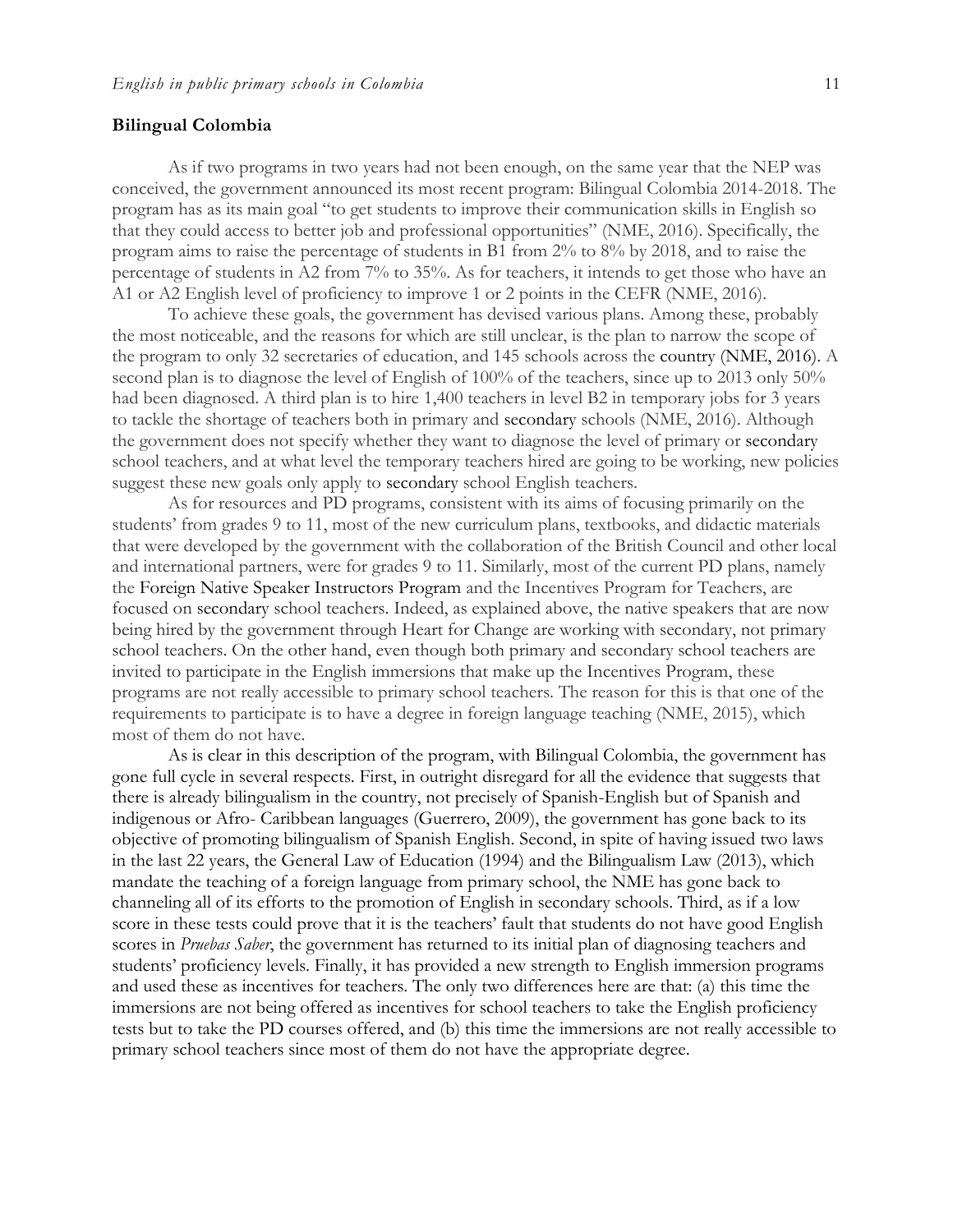Not surprisingly, then, 12 years after the launching of the NPB, in regards to the teaching of English, public primary school teachers continue to face almost the same challenges that they faced when the programs first started. These challenges are described below.

### **Main Challenges for Primary School Teachers**

In trying to comply with government goals and regulations regarding the teaching and learning of English in public primary schools, teachers have encountered many challenges that range from professional to work-related. The following paragraphs describe these challenges.

#### **Professional Challenges**

These challenges refer to the difficulties primary school teachers experience even before they come into their classrooms. They comprise teachers' lack of preparation to teach the language, and poor design of the initiatives laid out by the NME to provide this preparation; namely, the PD programs.

**Lack of enough teachers prepared to teach English in primary schools.** This is probably the most pressing and enduring challenge public primary schools have had to deal with since the issuing of the General Law of education in 1994. Indeed, in a landmark article written by Cárdenas (2001), based on a series of surveys conducted in the cities of Cali and Popayán between 1995 and 1999, Cárdenas discussed how English licensed teachers were being absorbed mostly by private institutions. These institutions hired them to teach at both primary and secondary school levels, in spite of the fact that, as part of their teaching preparation, they had received very little specific training on how to teach English to children. Consequently, in spite of the mandate, by 2001, in most regions of the country, public schools had not yet begun teaching English or any other language at this level. Besides, schools that had begun had put this task in the hands of homeroom teachers with licenses to teach general subjects, not English.

A similar situation was found a few years later in the study conducted between 2003 and 2004 by Cadavid, McNulty & Quinchía (2004) in private and public primary schools in Medellín, the second most populated city in the country after Bogotá. Of the 12 primary school teachers participating in their study, only three had degrees in foreign languages. However, as Cadavid et al. (2004) stated, they "neither possessed knowledge about pedagogical principles and procedures in teaching children nor had the background in child language development, or experience in teaching groups of children" (Cadavid et al., 2004, p. 40).

Later, in studies conducted between 2008-2011 in the state of Antioquia, and the cities of Medellín and Pasto about the impact of the NPB, researchers found that the teaching of English in primary schools continued to be assigned to primary school teachers who did not have the necessary qualifications. This was partly because of the government denial to allow secretaries of education to hire certified English teachers for public primary schools.

Indeed, in the study conducted in the state of Antioquia, González and Montoya (2010) found that even though the Colombian legislation demands at least an undergraduate university degree to be part of the teaching force in the public sector, in the primary schools that they visited this was not true. In these institutions, at least 10% of the teachers held academic degrees from normal schools or two-year colleges. This number was significantly higher in the study conducted by Cárdenas and Chaves (2010) in the city of Cali, the third most populated city in the country, and by Bastidas and Muñoz-Ibarra in the smaller city of Pasto. In Cali, researchers found that 24% of their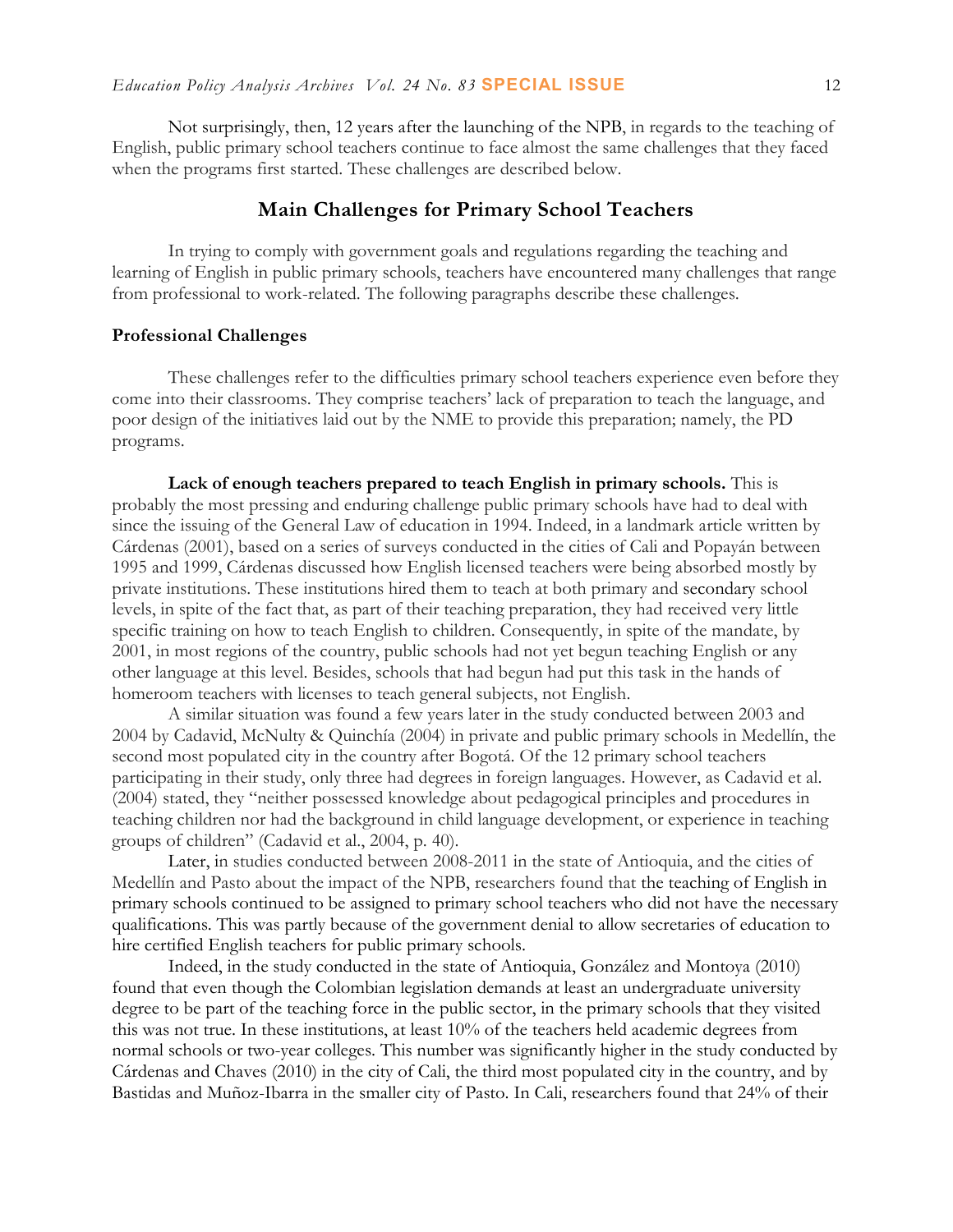participants from public primary schools had studied in Normal Schools while only 7% of the participants working in private schools had that type of academic training. In Pasto, the same percentage of primary school teachers (24%) reported not having a B.A. (Bastidas & Muñoz-Ibarra, 2011).

As for those teachers who had a B.A., in the study conducted by González and Montoya (2010) in the state of Antioquia, only 14% (11 out of 79) of the participating primary school teachers had a teaching degree in English. The rest of the teachers had degrees in primary education, preschool and Spanish and literature. These numbers are significantly higher than those obtained by González (2015a) in the Metropolitan area of Medellín, and by Bastidas and Muñóz-Ibarra in Pasto. In the study in Medellín, researchers found that of all the primary school teachers, only 1 teacher (5%) had a university-based teaching degree in English, and 20 (95%) had pursued teacher education programs in other areas such as pre-school education, primary education, Spanish or Social studies, among others. In the study in Pasto, researchers found that 47% of the primary school teachers had a B.A. in languages, and 29% in other fields of study (Bastidas & Muñóz-Ibarra, 2011)

Although a graduate degree is not required to become an primary school teacher, it is interesting to note that none of the primary school participants in the Antioquia study had a master's degree in English or any other areas (González & Montoya, 2010). However, 30% had a one-year graduate degree, called *especialización* (specialization), in areas such as educational administration and ICT's, not in ELT. In Medellín metropolitan area and in Cali, the numbers seem to be even inferior to those in Antioquia. In the study conducted by González (2015a), only one primary school teacher reported holding a specialization in ELT. None of them had a master's degree either. In the study carried out by Cárdenas and Chaves (2010) in Cali, only 9% of all public school teachers had a specialization in languages and no one had a master's degree.

The situation in Antioquia and Medellín contrasts with that in Pasto. In this city, the number of primary school teachers with graduate degrees seemed to be much higher since 58% of the teachers participating in the Bastidas and Muñoz-Ibarra's (2011) study affirmed they had a "postgraduate diploma" in areas such as creative pedagogy, educational administration, literature, human resources and sex education. The difference in statistics may be due to the fact that while the teachers in the Antioquia and Medellín studies were asked specifically about master's or specialization degrees, the teachers in the Pasto study were asked about postgraduate diplomas, which may include specialization or short term courses taken after the undergraduate degree was obtained.

As can be seen, the problem of lack of enough teachers prepared to teach English in primary schools in Colombia is ancient and its solution is not in sight. This is because the Colombian government has refused to address its main causes: (a) that the few English teachers that are coming out into the market prefer to go into universities or private schools since these provide more attractive packages that incorporate better salaries, more incentives, better access to resources, and more motivated students than the public schools (Álvarez et al., 2011); and (b) that the government itself does not allow secretaries of education to hire English licensed teachers for primary schools (Usma, 2015, p. 100). Unless the causes for the shortage of prepared English teachers for public primary education are addressed, government plans to improve English education at this level once it has done it at the secondary level are going to be truncated once again.

**Poor design of PD programs.** This problem also carries on from the 1990s when the General Law of Education was passed. Indeed, in the documental study conducted by Cárdenas (2001), she found that the opportunities for primary teachers to learn the language or how to teach it were either non-existent or sporadic and mostly in the hands of editorial houses. On the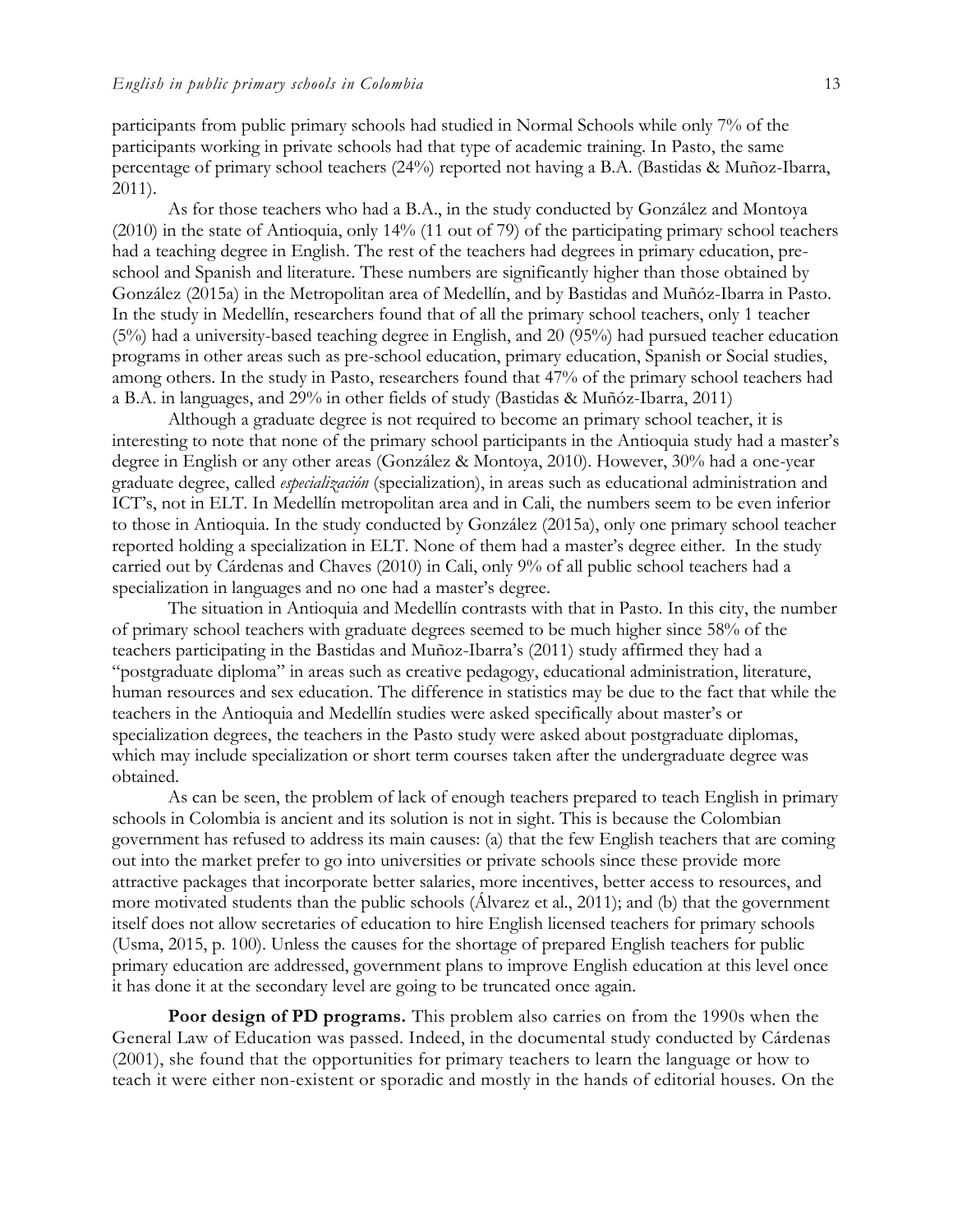other hand, teachers who had been able to participate in PD programs found that these lacked sufficient planning, quality and sustainability.

A review of studies conducted in urban and rural areas in Colombia suggests that 15 years later, the PD programs provided to primary school teachers have not significantly improved. Indeed, according to statistics provided by the national government during the presentation of the NEP in 2014, by 2012 a third of the 94 secretaries of education in the country, still had not devised any PD programs, and those that did have them, considerably reduced their number between 2010 and 2012 (NME, 2014a, p. 17). Moreover, as reported by the authors of studies conducted in both the city of Cali and the state of Antioquia, these programs suffered from many flaws which can be attributed to lack of good planning, quality, and sustainability. Among these flaws are lack of coverage, disarticulation and discontinuity, and inappropriate contents, whose characteristics are described below.

**Lack of coverage**. This refers to the lack of opportunities for primary school teachers to attend the PD courses and was found in the studies conducted in Antioquia, Medellín, Cali and the rural areas of Colombia. In the study conducted by faculty from Universidad de Antioquia with 97 primary and 83 secondary school English teachers working in 36 public school spread around the state of Antioquia, most primary school teachers reported not having been able to take the PD courses because the government prioritized the PD of normal school teachers and licensed English teachers. Additionally, tenured teachers got priority over substitute teachers, and those many years away from retirement got preference over those who were five years short of it (Correa et al., 2014).

Similarly, in the study conducted by faculty from Universidad del Valle with 220 primary school teachers from 51 public and private schools in the urban area, teachers noted that the PD courses were often available only to secondary school teachers (Cárdenas & Chaves, 2013). Finally, in the study conducted in rural areas of Colombia, primary school teachers claimed not to have been able to attend seminars, conferences, or formal training, as their city counterparts (Bonilla & Cruz-Arcila, 2014).

The information provided by teachers in these three studies coincides with statistics obtained by Álvarez et al. (2011) in the study they conducted in 31 universities between 2004 and 2009 about PD programs in the country. In this study, the authors found that most of the investment in PD went to secondary schools, with 81to 82 % of the resources being funneled to this level, and 54 to 55% being funneled to primary schools (p. 14). In addition, most of this investment and coverage were centered on urban not rural schools, which left teachers from rural areas at a terrible disadvantage with respect to the first group (p. 15).

**Disarticulation and Discontinuity.** These aspects were found in the studies conducted in public schools in the state of Antioquia. In terms of the first aspect, interviewed English teachers noticed that the disarticulation was caused by secretaries of education since these assigned the PD programs to certain universities, depending on the alliances built by the political party that was in charge of the municipal administration. Then, four years later, when the administration changed, they assigned the programs to a different teacher trainer provider, which had its own agenda. In regards to the second aspect, teachers denounced that the discontinuities were also caused by the secretaries of education, which gave priority to those teachers who had not attended the PD courses even once. Hence, both primary and secondary public school teachers who wanted to take various courses to develop their linguistic or pedagogic knowledge found very few opportunities to do so (Correa et al., 2014).

Discontinuity of the PD programs offered by the secretaries of education was also found in the study conducted by Álvarez et al. (2011) in 31 universities and 14 secretaries of education around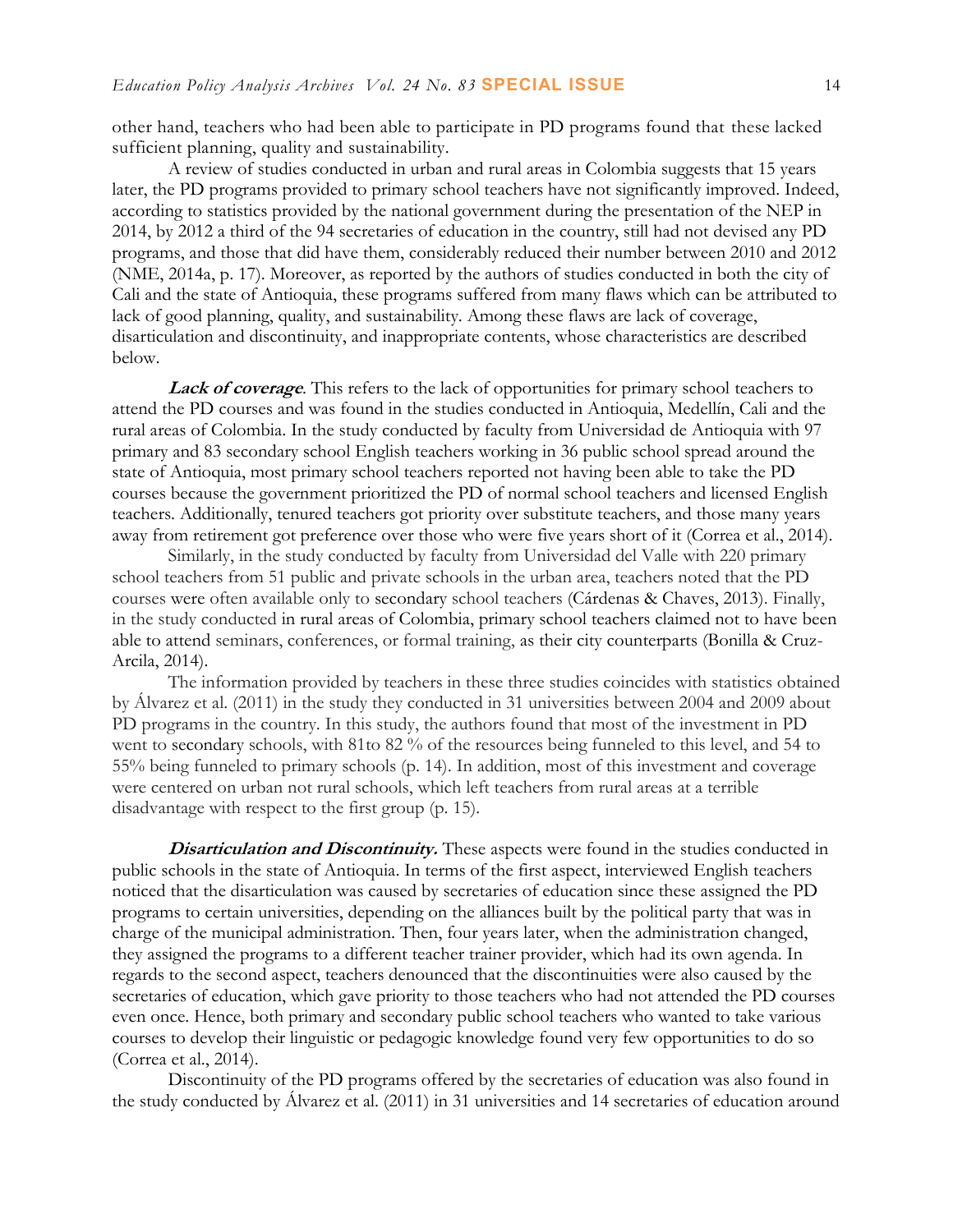the country. According to the participants in this study, the PD programs were characterized by long periods of inactivity, which stemmed mostly from administrative problems inside the secretaries of education and a view of coverage as more important than continuity. Such discontinuity generated lack of motivation in teachers and high dropout rates (Álvarez et al. 2011, p. 17).

**Inappropriate Content.** This issue was only reported in the study conducted by Correa et al. (2014) in the state of Antioquia. Nonetheless, it has been discussed extensively in the Colombian Language Policy literature. In the Correa et al.'s (2014) study, teachers noted that the contents of the PD courses they had taken had been very repetitive probably due to the above-mentioned disarticulation and discontinuity of these programs. Besides, they were more suitable for English licensed secondary school teachers than for them since they required a level of English that they did not have. Finally, they were based on standards and materials that did not account for the particularities of the contexts in which they worked, and that did not focus on the competencies that they had to develop in their students so that they could pass national exams (Correa et al., 2014).

**Heterogeneity**. This category referred to the fact that the PD courses often put together primary school teachers with no preparation in English with English licensed secondary school teachers, without taking into account that their linguistic and pedagogical needs were very different (González, Montoya, & Sierra, 2001). According to the teachers in the Correa et al.'s (2014) study in Antioquia, such heterogeneity often forced instructors to teach the courses in Spanish. Although this affected all teachers, it mostly affected English licensed teachers and those primary school teachers who had some knowledge of English since both groups felt that they were not improving their English level.

As is obvious from the statements above, the Colombian government did not really think through how it was going to face the shortage of primary school teachers required for the new task before launching its programs. Otherwise, it would have realized that the secretaries of education did not have the capacity to provide the far-reaching, well-developed, long-term continuous and articulated PD programs that both primary and secondary public school teachers needed. As it was, the secretaries of education were left to figure out all the details regarding these programs, including how they were going to pay for the PD programs, who was going to be included and excluded, and who was going to get the multimillion contracts to act as their training providers. Not being prepared for this task, the secretaries ended up investing public resources in very ineffective programs that did not really meet the needs of the participants.

#### **Work-Related Challenges**

These challenges refer to the difficulties primary school teachers have to endure once they are in the classroom. These difficulties can be classified into four main areas: scarce physical and technological resources, large classes, insufficient time of instruction, and students' lack of motivation to learn English. The following paragraphs provide an overview of each category.

**Scarce physical and technological resources.** This has been found in most of studies conducted in both private and public schools in Colombia before the outset of the NPB (Cadavid et al., 2004; González, Montoya & Sierra, 2001 & 2002; Hernández & Faustino, 2006), and does not seem to have improved significantly since then. In the study conducted by Cadavid et al., (2004) in seven public and private primary schools in Medellín between 2003 and 2004, for example, the authors found that the materials that could be used for English teaching were insufficient, as can be seen in the following quote: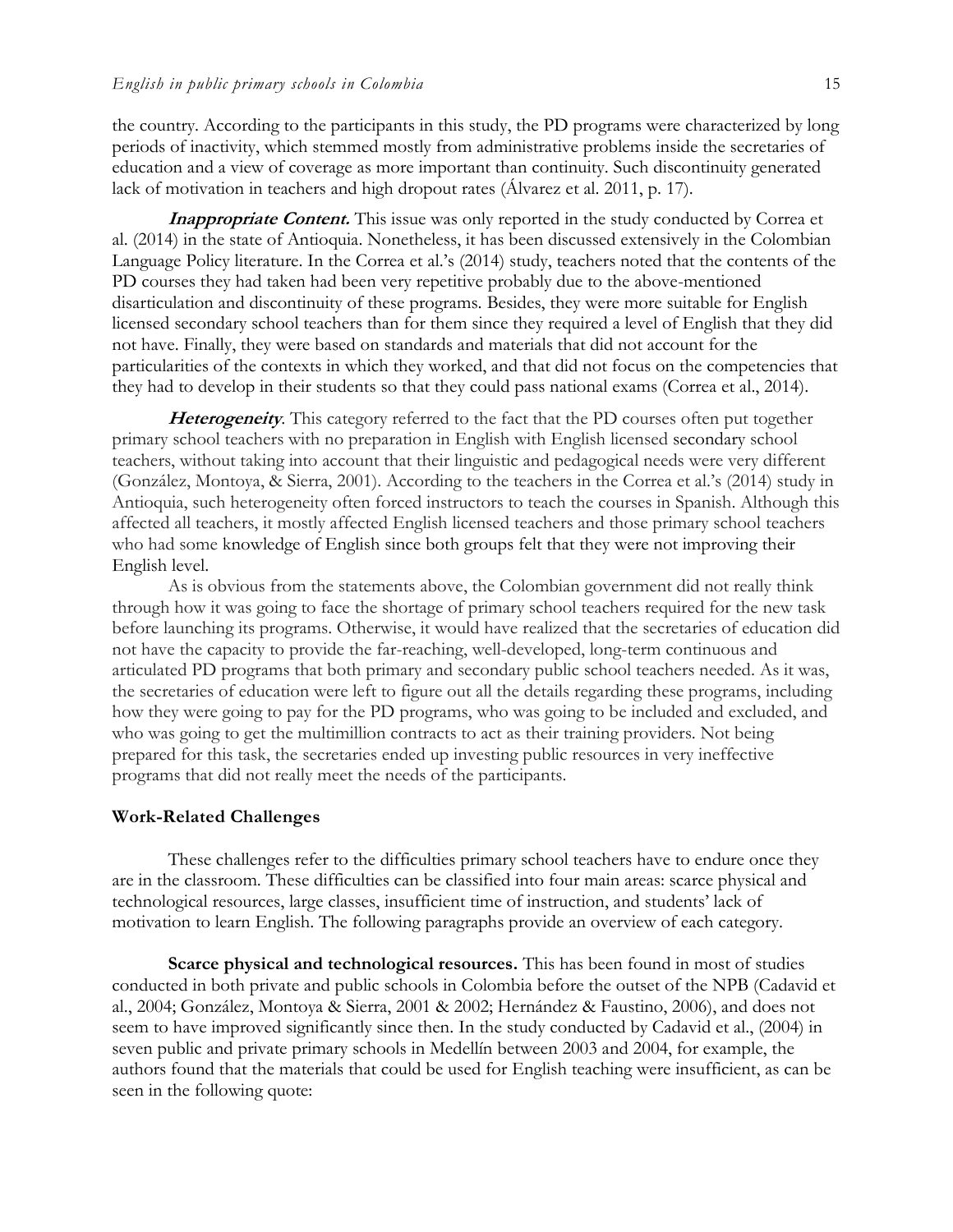Although the schools had equipment such as televisions, VCRs and tape recorders, they lacked the video or audio tapes that could be used with this equipment. Classroom materials such as worksheets and paper products were available but books; posters, flashcards, and games were scarce in most of these schools" (p. 42). Teachers often had to adapt and/or create materials like flashcards, worksheets, or booklets, using their own abilities and resources (Cadavid et al., 2004, p. 43).

Similar findings were obtained in the study that Hernández & Faustino (2006) conducted in 24 public and private schools in Cali between 2003 and 2004 about the methodologies implemented by foreign language teachers. According to the authors, even though resources were apparently enough, in reality they were not due to several factors such as the high number of students per group, the few hours of English per week, and the bad state of both the equipment and the audiovisual and bilingual rooms (p. 243).

A few years later, in spite of actions presumably taken by the government to increase material and technological resources for public primary and secondary school teachers, researchers from different universities in the country found the same situation in the schools they visited in the state of Antioquia, in the city of Pasto, and in the rural areas of Colombia. In the study conducted by Correa et al. (2014) in Antioquia between 2008 and 2009, for example, teachers claimed they had very limited or no access to textbooks, flashcards, games, audio and visual recordings, worksheets, computers, labs, or English packages different from English Discoveries (Correa et al., 2014).

Summarizing these complaints, in the study conducted by Bastidas and Muñoz-Ibarra (2011) in Pasto, primary school teachers claimed their "didactic materials were nonexistent," (p.95). Finally, in the study conducted by Bonilla and Cruz-Arcila (2014) in rural areas of Colombia, teachers reported that students "do not even have an English dictionary. There are places where English is not even taught and if this is taught, it is by using street handbooks that are full of mistakes and children learn them" (p.126). As for technological resources, they stated, "we have computers but there is no internet connection, then you have to work like when you are lacking all the resources anyways" (p. 127).

**Large classes.** In 2008, Sánchez & Obando, stated, "class size is the most evident problem in our current context" (p. 189). Studies conducted in the state of Antioquia (Correa et al., 2014) and the city of Medellín (Usma, 2015) confirm this fact. In the first, primary school teachers reported to have an average 34 students per group (Correa et al., 2014), which to them, greatly affected student learning since with that amount of students, it was impossible to develop the communicative skills the CEFR proposed. In the second, teachers reported to have 40 to 50 students per class, with no exceptions made for a subject such as English, which according to the author of the study, "requires a more personalized interaction between teacher and students, especially if this is learned as a foreign language, and the classroom is the only opportunity for students to learn and practice the foreign language" (Usma, 2015, p. 107).

**Insufficient time of instruction per week.** In 2004, when the NPB was introduced, Cadavid et al. (2004) reported how in the public and private school they visited in Medellín, classes were offered once a week for 45 minutes. According to the studies conducted by Correa et al. (2014) in Antioquia, and Usma in Medellín, five years later, this situation had not changed. In the Correa et al.'s (2014) study, for example, participating teachers stated that they taught an average of 1.3 classes a week with a class being only 40-45 minutes. This number of hours matched what the government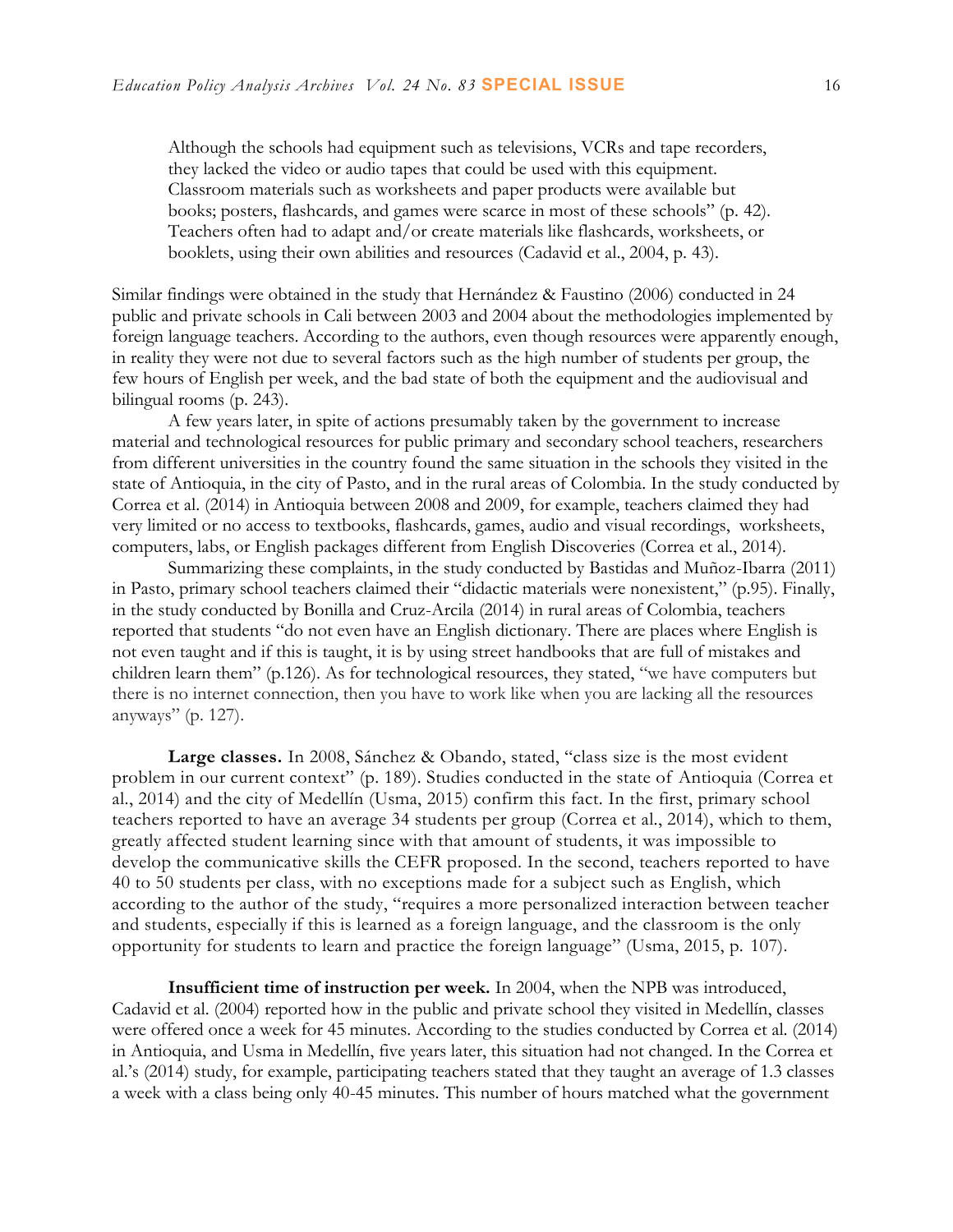had stipulated for this level in the guide it published in 2006: 1 hour of English per week for primary school (NME, 2006, p. 31). Yet, it was low compared to other subjects such as Spanish, which got four to five 45-minute hours a week. Besides, many of these hours were used to carry out other activities (e.g., meetings, preparation of projects, trainings, flag salutes, and parades) or to provide reinforcement in other subjects that teachers considered more important for students, such as Spanish and math (Correa et al. 2014).

These findings are consistent with those obtained by Usma (2015) in Medellín and Bastidas and Muñoz-Ibarra (2011) in Pasto. In the first study, even though teachers report teaching English as often as two or three times a week in 45 minute periods (Usma, 2015, p. 105), they also report using these hours to engage in a myriad of activities such as sports events, meetings, students' rehearsals, and even community events (p. 106). In the second study, the majority of the institutions (78%) claimed to study only one hour of English per week, and a small percentage (22%) claimed to study two hours a week (Bastidas and Muñoz-Ibarra, 2011, p. 99). However, according to the participating teachers, in reality students would go for weeks without having an English class since they did not feel comfortable with the "new" responsibility the government has entrusted them, and therefore, they used this time to reinforce knowledge of other subjects, such as mathematics (p. 99).

**Students' lack of motivation to learn English.** This was found in most of the studies conducted in the state of Antioquia, in the cities of Medellín, Cali, and Pasto, and in rural areas of Colombia. In the study conducted by González et al. (2001) in the city of Medellín, for example, teachers reported that most of their students came from underprivileged neighborhoods, and they had to study and work to help support their families. Therefore, instead of picturing themselves travelling and going to college in the near future, they saw themselves looking for jobs. Consequently, they were not interested in learning English.

Eight years later in the studies conducted by Correa et al. (2014) in Antioquia and Usma (2015) in Medellín, teachers reported having similar problems with their students. However, this time the reasons for the lack of motivation towards the language were a lot more tragic. These students could not gather sufficient motivation to learn English because they suffered from poverty; family violence; parent unemployment; teenage pregnancy; and the ever-increasing rates in prostitution and street violence brought about by forced migration, drug addiction and minor drug trafficking, among others (Correa et al. 2014, Usma, 2015).

Studies conducted in urban Cali and rural areas of Colombia depict a similar situation in regards to student motivation towards English. Yet, the reasons for this seem to be less tragic. In the study in Cali, for example, these seemed to lie in the facts that students did not consider leaning a foreign language as important, that they did not have clear professional goals, and that many of them lacked parent support (Hernández & Faustino, 2006). Meanwhile, in the study in rural Colombia, the reason for students' lack of motivation seemed to be that instead of considering learning a foreign language as a necessity they saw this as a threat to the preservation of their traditions and their culture (Bonilla & Cruz-Arcila, 2014).

In sum, the Colombian government assumed that by making the teaching and learning of English mandatory and aligning the national tests to this requirement, teachers would find a way to raise their own level of English and that of their students. It did not seem to realize that for this objective to be reached, it would need to not only provide teachers with appropriate subject matter preparation but also modify the poor material and legislative conditions that affected most public schools in Colombia, especially those in rural areas.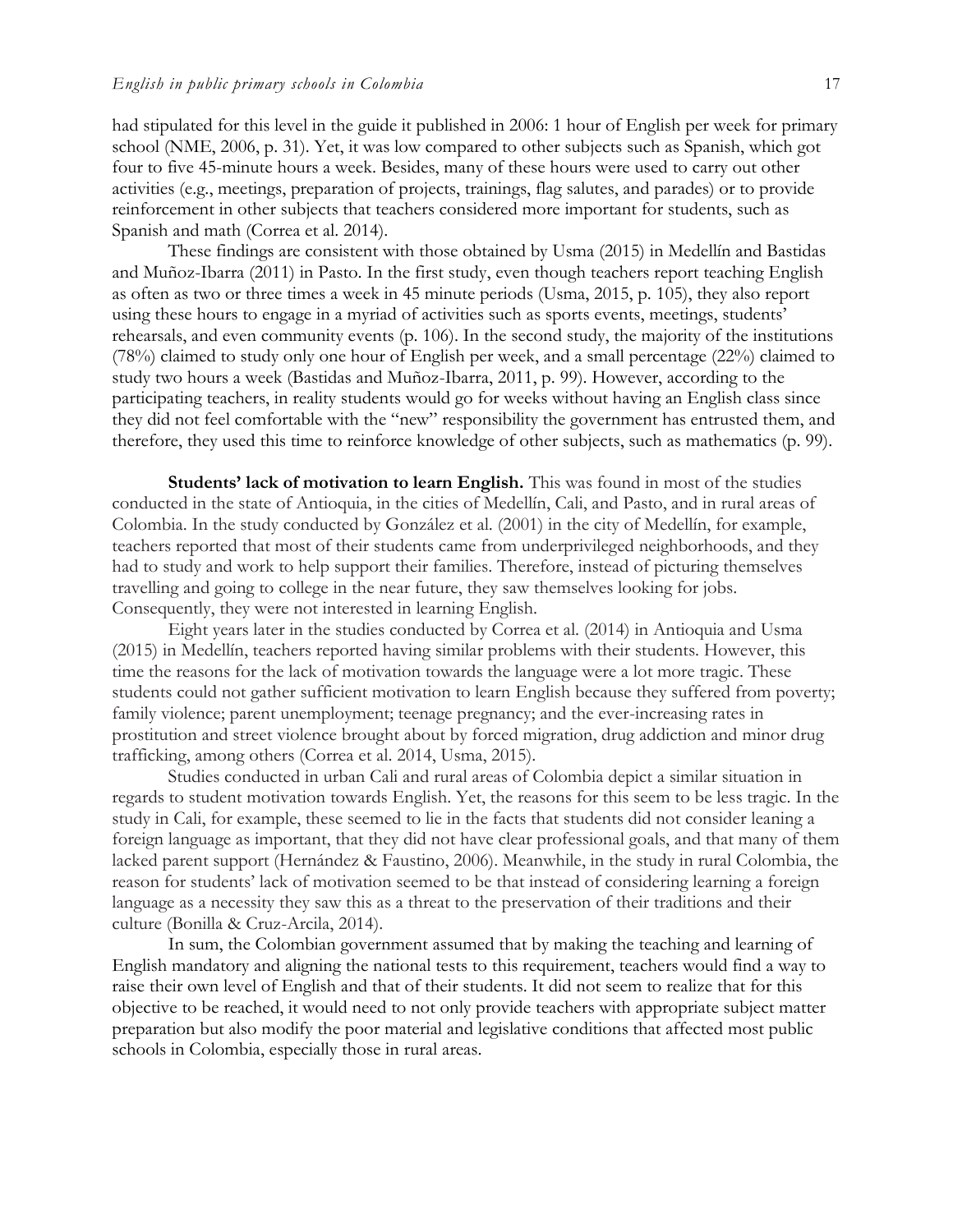## **Conclusions and Recommendations**

Since the 1990s, the Colombian government has been promoting the teaching of English from primary school in the hope that this will ensure high levels of English by the end of secondary school, and make Colombian citizens more competitive in the global market. To achieve this objective, it has launched a series of programs that have focused on different aspects and have evolved through time. These programs have all been very similar in their objectives, and the mechanisms they have devised to solve the problem as conceived by the government: the low level of English proficiency of public school teachers and students. Yet, they have not been able to solve it. Nor have they been able to address the myriad professional and work related challenges that public primary school teachers have faced in trying to implement the mechanisms.

The solution to this conundrum would seem quite obvious: to hire English licensed teachers for primary schools and pay them fair wages to incentivize them to stay; to design PD programs that have coverage, articulation, continuity, and appropriate contents; to provide teachers with sufficient physical and technological resources, smaller classes, and more time of instruction, and so on. Nonetheless, it is our belief that neither the increase in the English proficiency level of Colombian citizens nor the insertion of the country into the global market is going to happen by the mere implementation of these actions. More profound changes need to occur for this to happen. These changes have to do with switches in the way the government views not only language policymaking but also English, other foreign and indigenous languages, and foreign language learning and teaching in Colombia.

First, as pointed out by Correa and Usma (2013) citing Bentley (2010) and Heck (2004), the Colombian government seems to have adopted a bureaucratic or rationalist view of language policymaking in which measures top down, without taking into account the opinions of those people in charge of implementing the policy, such as teachers and teacher educators. Also, it has taken them based on the acceptance of foreign texts and discourses that do not take into account historical facts or the local context and expertise. Besides, it has implemented them without proper verification of the existence of enough resources and adequate external conditions. Moreover, it has over-relied on standardizing measures of performance and employed accountability systems that are inefficient and do not offer a reliable picture of the efficacy of the measures.

To more effectively achieve its objectives, the Colombian government would need to adopt a more critical sociocultural view of language policymaking (Levinson et al., 2009) that allows it to design its policies based on local needs, taking into account contextual and historical factors, with the agreement of all stakeholders, using local knowledge and expertise, using responsive materials, and employing accountability measures that go beyond standardizing tests. Until it does this, it is going to continue issuing laws and programs that will not be more than "good intentions on paper" (Shohamy, 2006).

Second, the Colombian government seems to be holding a skewed view of English and of other foreign and native languages. In terms of the first, the government has been selling Colombian citizens the idea of English as the panacea, the tool that will guarantee them access to socioeconomic goods and social mobility (NME, 2005b). Such view of English is not only a fallacy but also a stumbling-block in the achievement of government goals of insertion into the global market. To begin with, as several Colombian scholars have stated, access to jobs in Colombia rarely require proficiency in English (Herazo, Jeréz & Lorduy, 2012). In fact, Guerrero (2010a) mentions that in Colombia "most new jobs will be found in the service sector where high levels of education are not needed and will be characterized by being low-paid, part time, or temporary" (p. 44). Additionally, as Luke (1996) clarifies, social mobility does not depend only on proficiency in the language of power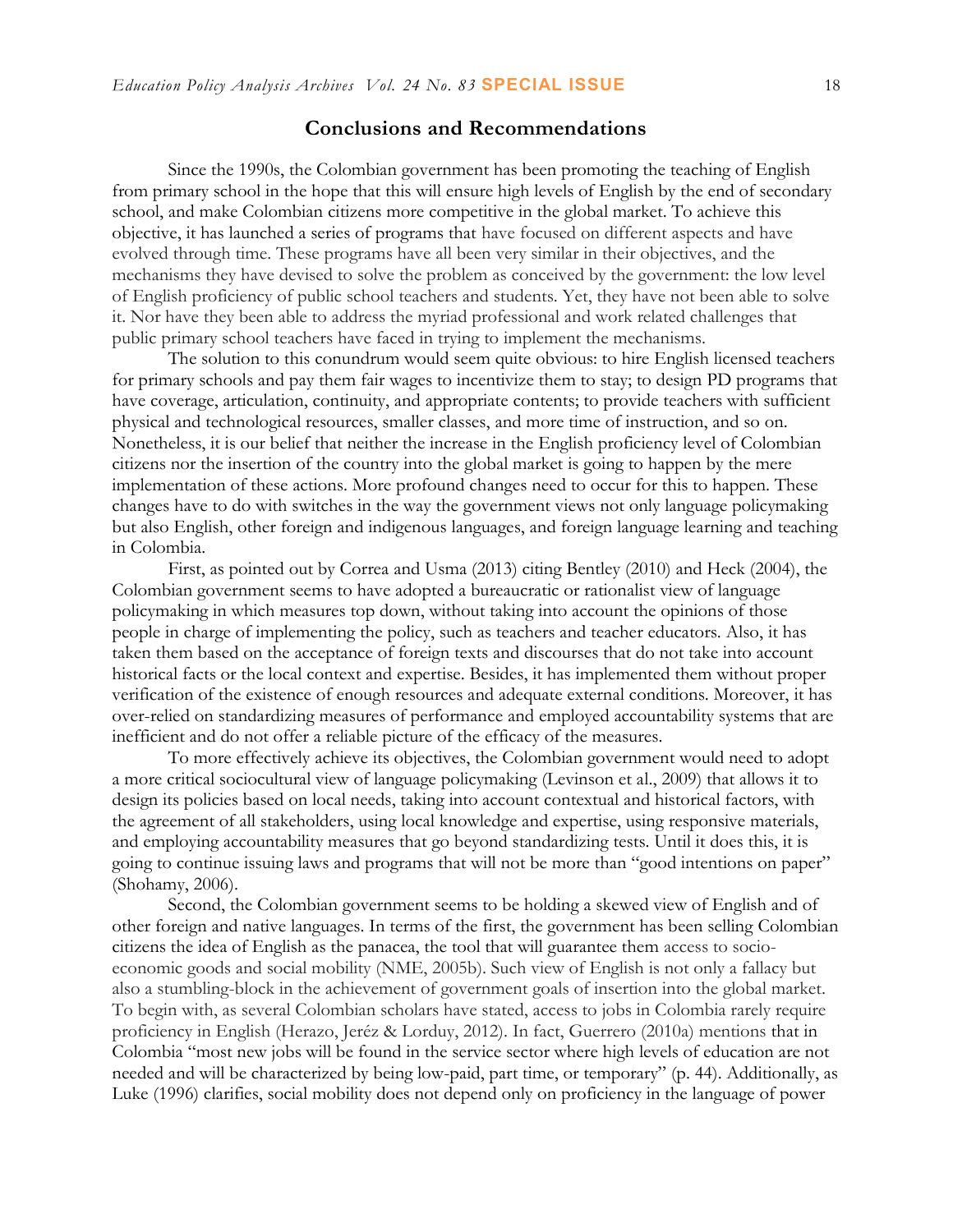but on many other factors such as the economic, social, and cultural capital of the citizens. Besides, as the OECD (2012a) remarks, what has stopped Colombia from insertion into the global market is not its citizens' low level of proficiency in English. It is the multiple socio-economic problems that have affected the country for years, such as its elevated levels of inequity and of internal displacement caused by long-lasting domestic conflict with armed groups, to mention only a few of the problems the country faces.

Therefore, to have a better chance of inserting the country into the global market, the Colombian government would also need to understand that, as useful as learning English might be for some of its citizens, what is going to ensure their access and social mobility not only increasing the levels of English of its citizens. It is procuring solutions to the aforementioned and other heartfelt problems that the country is experiencing and creating the conditions that allow its citizens to learn both English and other foreign and native languages, and to cultivate the languages they already speak. It is also promoting the development of not just cultural but other types of capital.

Third, by switching the focus from foreign languages to English only, a change that was evident in the Bilingualism Law, the Quality Guidelines for Teacher Preparation Programs, and the name of the latest national policy, the government seems to have taken the position that other languages are an obstacle to the mastery of English. Such position goes against second language acquisition theories, which for years have called people's attention on the fact that students are capable of learning various languages at once (Grosjean, 2010); and that, in fact, being able to speak a second language facilitates the learning of a third or fourth language (Odlin, 1989). The position also runs counter UNESCO's (2003) guidelines to member states, which are to see "multilingualism more as a way of life than a problem to be solved" (p. 12) and "to make mother tongue instruction possible while providing at the same time the acquisition of languages used in larger areas of the country and the world" (p. 18).

Hence, besides modifying its position in regards to English, the Colombian government would also need to modify its position in regards to foreign and native languages in the country to one that recognizes that those languages are not an obstacle but an asset that only adds to people's cultural capital. Until it does this, it is going to continue undermining the value of other foreign and native languages spoken in the country, trying to erase them from the school and university language curriculum, and promoting bilingualism in Spanish-English as the formula that everyone needs to adopt, regardless of the languages they already can or want to speak.

Fourth, the government seems to have assumed a very myopic view of what it means to learn a foreign language. In this view, teachers can learn English by, for example, taking one or two scattered, discontinuous, and disarticulated courses offered by people with no preparation in teaching languages by means of decontextualized materials. Similarly, students can learn it in two hours of instruction a week, with 40 or more peers in the classroom, and with only chalk and board as resources. Besides, they can learn it in a vacuum, being affected only by the level of English of their teachers, not by the multiple serious socio-economic and political problems going on in their lives.

Such views of foreign language learning defy traditional second language acquisition (SLA) theories, which stipulate that to learn a language students need sufficient time of instruction. According to statements made by the same NME, this would be "an average of eight years of teaching, with five to eight hours a week, from 8 years of age" (NME, 2005b), not three hours a week, from ninth grade, as is now being demanded by Bilingual Colombia. Moreover, the views contradict SLA theories which dictate that learning of a foreign language occurs more easily when teachers have small class size groups, which allow them to provide individualized instruction, have group activities, and more easily manage behavior (Vandenberg, 2012). Besides, the views negate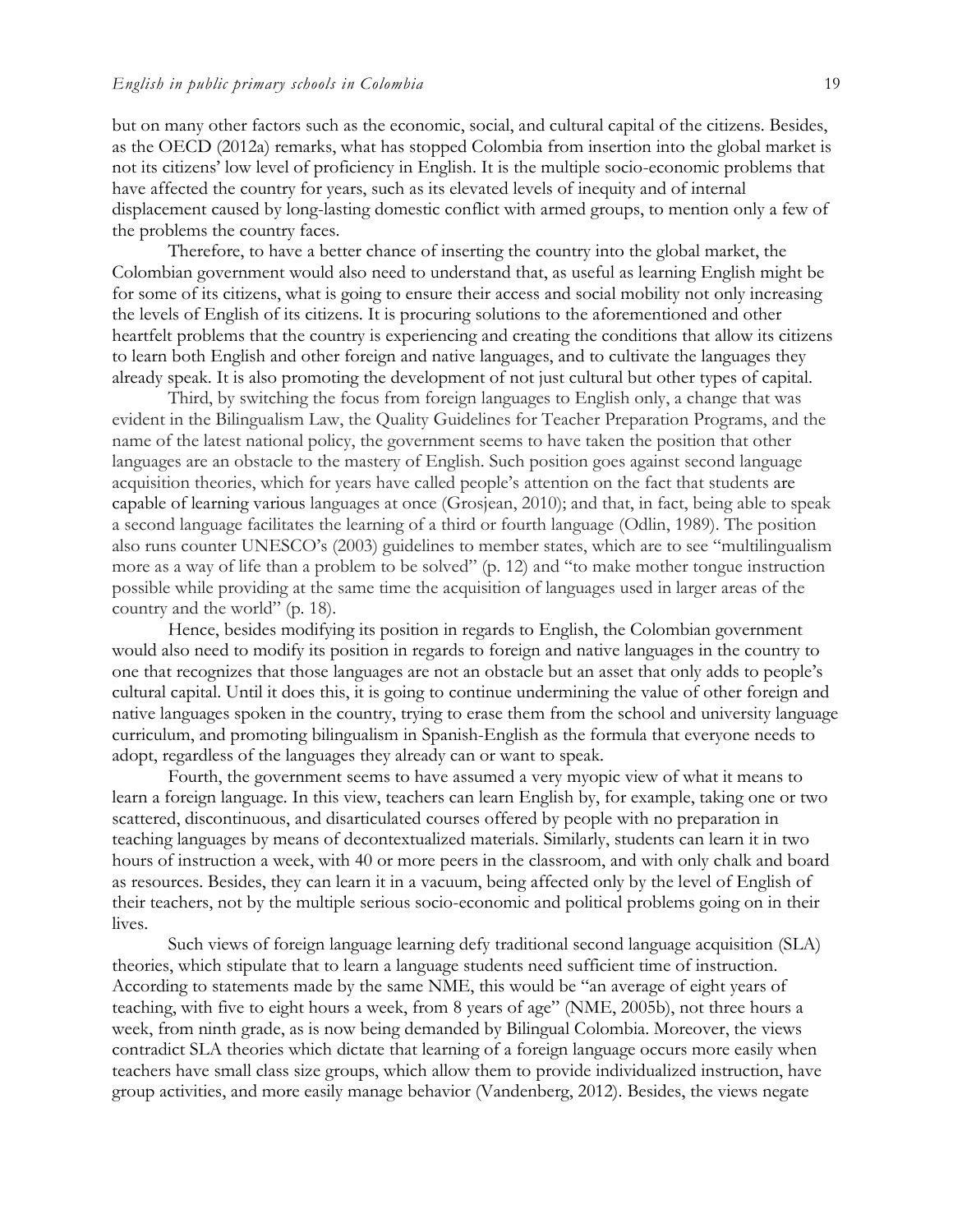SLA theories which affirm that teachers need proper instructional materials that "allow students to interact with words, images, and ideas in ways that develop their abilities in multiple literacies such as reading, listening, viewing, thinking, speaking, writing, and technology" (National Council of Teachers of English, 2014). Finally, the views deny recent ecological perspectives on language learning. Under these perspectives, language learning is essentially contextualized. It is connected to school and society realities (Kumaravadivelu, 2003) and acts as an ecosystem where identities and other languages to which the learner has access exert a major influence in learning (Van Lier, 2004). On the other hand, its teaching is tightly related to the uses of the language, which are determined by communication needs (Kramsch and Steffensen, 2007; Van Lier, 2004).

Thereby, to be more successful in its promotion of English in public schools, the Colombian government would need to fully grasp these basic facts about SLA. Until it does, it is not going to operate the changes that are needed in these settings: the hiring of English licensed teachers for primary school, the allocation of sufficient and adequate resources, the smaller classes, the sufficient time of instruction, to mention only a few of the modifications needed. What is worse, it is not going to make any effort to solve the multiple problems affecting students' lives, such as violence, poverty, drug addiction, and prostitution (González, 2007; Guerrero, 2010b; Usma, 2009a; Valencia, 2013). Finally, it is not going to address the substantial differences that were shown in the studies above between rural and urban areas in Colombia (Cárdenas & Hernández, 2011), or the ever increasing gap that were discussed between the public and private sectors (Correa & Usma, 2013, Usma, 2009).

Finally, the government has demonstrated a very limited view of what it implies to teach English in Colombia. In this view all that is required to teach English to children is some words and expressions, as shown in the national standards, as well as some class activities and games. This is why it has not deemed it important to offer more than a few faulty language and methodology courses to teachers. Besides, in this view anyone who knows the language can teach how to teach it. This is why it has considered acceptable to hire foreign companies or local institutions with no experience in teacher preparation to carry out PD programs, instead of local institutions with trajectory in teacher education (González, 2007). Finally, in this view teaching English in Colombia is the same as teaching it in Europe. This is why it has estimated that it is beneficial to use imported standards, textbooks, and training packages to increase the levels of English in Colombia (Correa & Usma, 2013).

Thus, to more effectively support primary school teachers for the new task of teaching English, the government would need to realize that knowledge of a few words in the other language does not qualify anyone to teach the language and neither does having a good command of the language. Teachers need both an extensive knowledge of the subject matter and knowledge of how to teach that subject matter (Freeman & Johnson, 1998). Besides, the government must understand that teaching English in Colombia is not the same as teaching English in Europe. As such, it cannot simply transpose curriculum, materials, teaching models, and even native speakers of English into the Colombian context and pretend that this will be enough to raise the English proficiency levels of its population. Until the government fully comprehends this, it is going to continue to offer only a few scattered courses to primary school teachers, hiring the wrong corporations for their development, and using foreign models and materials that do not really address local needs.

In sum, as Correa & Usma (2013) proposed, the Colombian government needs to take a step back and switch paradigms. Otherwise, it is going to continue to replicate the same mistakes over and over, expecting different results. In addition, it is going to continue to blame public school teachers in general, and primary school teachers in particular, for the lack of English proficiency of their students, instead of taking care of all the other factors that might be affecting students' learning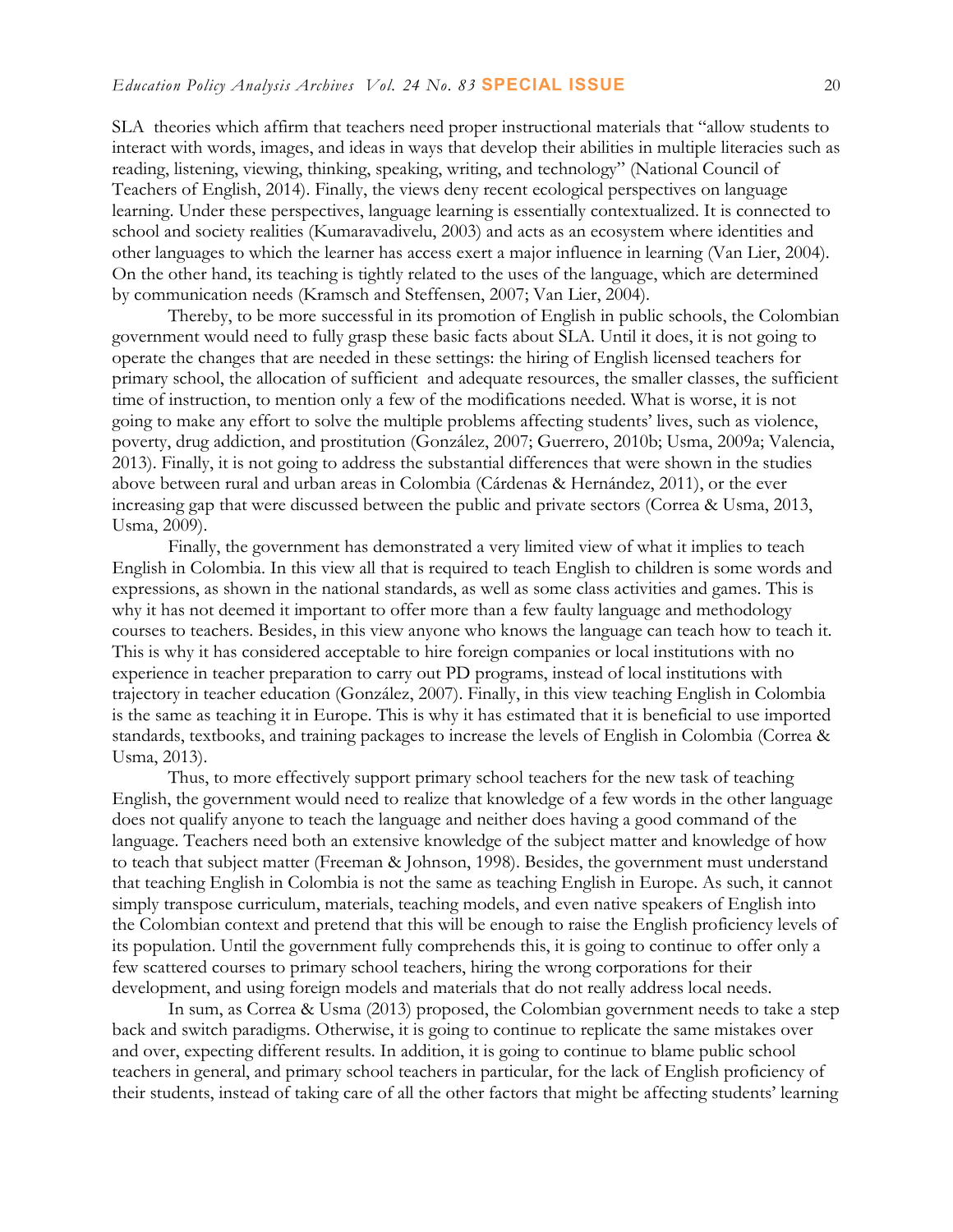of the foreign language. Only when English in primary public education is analyzed within a wider critical socio-cultural framework that respects localness, will quality of English instruction in Colombia be likely to improve and will public primary school teachers be able to overcome the numerous challenges we have described in this article.

## **References**

- Álvarez, J. A., Cárdenas, M. L., & González, A. (2011). Cobertura vs continuidad: Dos retos para el desarrollo profesional de los docentes de inglés en el marco de Colombia Bilingüe [Coverage vs continuity: Two challenges for the profesional development of English teachers within Colombia Bilingüe]. In J. A. Bastidas & J. Muñoz-Ibarra (Eds.), *Fundamentos para el desarrollo profesional de los docentes de inglés* (pp. 119-154). Nariño, Pasto: Calidad Educativa.
- Ayala, J., & Álvarez, J. A. (2005). A perspective of the implications of the Common European Framework implementation in the Colombian socio-cultural context. *Colombian Journal of Applied Linguistics 7*, 7-26.
- Bastidas, J.A. & Muñoz-Ibarra, G. (2011). A Diagnosis of English language teaching in public primary schools in Pasto, Colombia. *HOW Journal*, *18*, 95-111.
- Bonilla, S. X., & Cruz-Arcila, F. (2014). Critical socio-cultural elements of the intercultural endeavor of English teaching in Colombian rural areas. *PROFILE Issues in Teachers' Professional Development*, *16*(2), 117-133. http://dx.doi.org/10.15446/profile.v16n2.40423
- Bonilla, C. A., & Tejada-Sánchez, I. (2016). Unanswered questions in Colombia's foreign language education policy. *PROFILE Issues in Teachers' Professional Development, 18*(1*)*, 185-201. <http://dx.doi.org/10.15446/profile.v18n1.51996>
- Cadavid, C., McNulty, M., & Quinchía, D. (2004). Primary English language instruction: Colombian teachers' classroom practices. *PROFILE Issues in Teachers' Professional Development, 5*, 37-55.
- Cárdenas, M. L. (2006). *Bilingual Colombia: Are we ready for it? What is needed?* Paper presented at the 19<sup>th</sup> Annual English Australia Education Conference, Perth, Australia.
- Cárdenas, R. (2001). Teaching English in primary: Are we ready for it? *HOW Journal, 8*(1), 1-9.
- Cárdenas, R., & Chaves, O. (2010). *Who are English teachers in Cali? Who is implementing the NPB in the classrooms? Profiling English teachers in Santiago de Cali.* Paper presented at the 45TH ASOCOPI Conference, Barranquilla.
- Cárdenas, R., & Chaves, O. (2013). English teaching in Cali: Teachers' proficiency level described. *Lenguaje*, *41*(2), 325-352.
- Cárdenas, R., & Hernández, F. (2011). Towards the formulation of a proposal for opportunity-to-learn standards in EFL learning and teaching. *Íkala Revista de Lenguaje y Cultura, 16*(28), 231-258.
- Cely, R. M. (2007). Programa Nacional de Bilingüismo: En búsqueda de la calidad en educación [National Program of Bilingualism: A search for quality in education]. *Revista Internacional Magisterio, 25*, 20-23.
- Cely, R. M. (2009, April). *How are current ELT Policy and Practices generating transformation in the Colombian Education System?* Paper presented at the 12<sup>th</sup> National ELT Conference, Bogotá, Colombia.
- Correa, D., & Usma, J. (2013). From a bureaucratic to a critical-sociocultural model of policymaking in Colombia. *How Journal*, *20*, 226–24.
- Correa, D., Usma, J. & Montoya, J. C. (2014). El Programa Nacional de Bilingüismo desde la perspectiva de los actores Educativos: Un estudio exploratorio en el departamento de Antioquia. *Ikala, Revista de Lenguage y Cultura*, *19*(1), 1–15.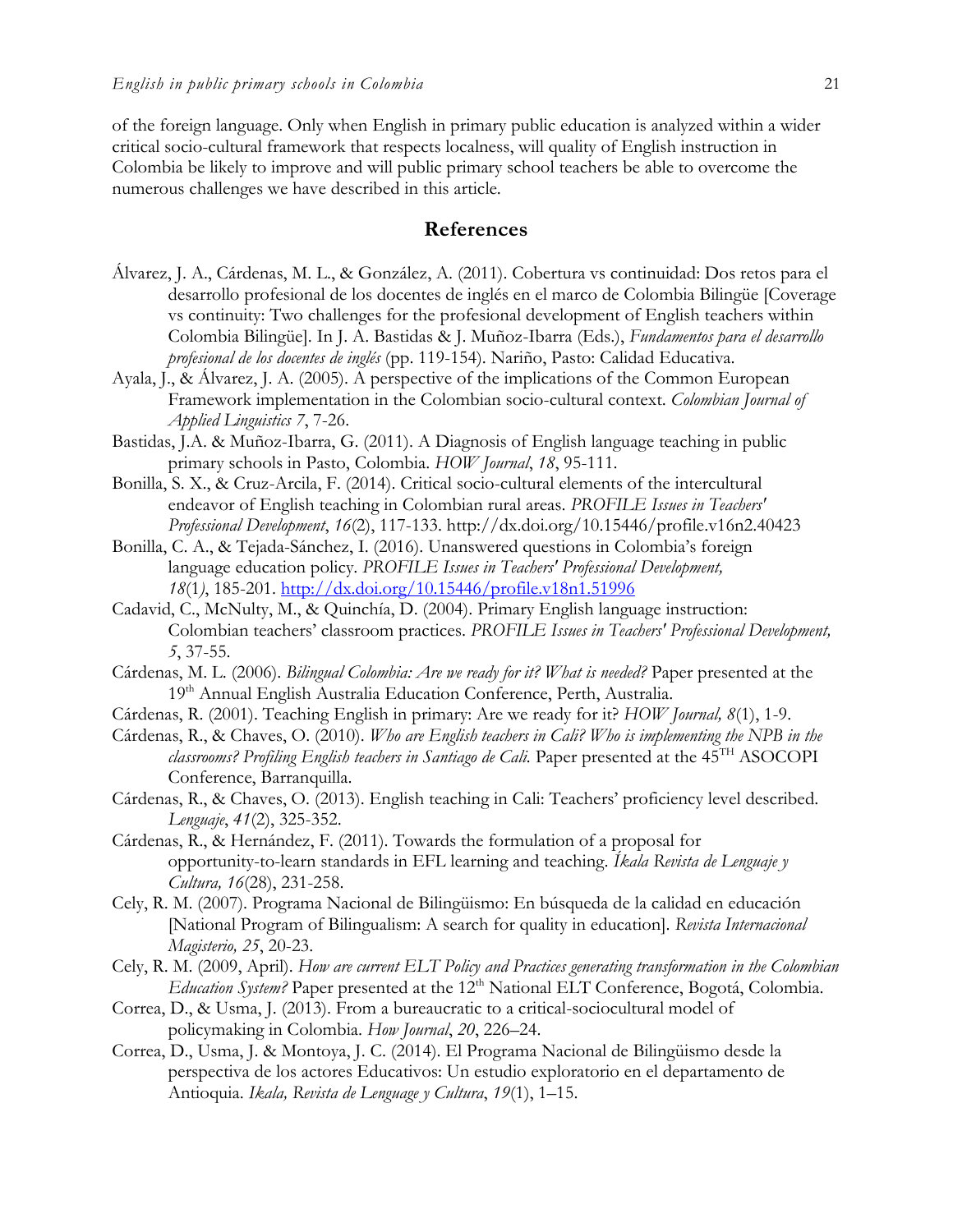- De Mejía, A. M. (2006). Bilingual education in Colombia: Towards a recognition of languages, cultures, and identities. *Colombian Applied Linguistics Journal, 8*, 152-168.
- De Mejía, A.M., Ordóñez, C. & Fonseca, L. (2006). *Lineamientos para la educación bilingüe en Colombia: Hacia una pólitica coherente* (Research report). Retrieved from Colombia Aprende website: [http://www.colombiaaprende.edu.co/html/productos/1685/articles-](http://www.colombiaaprende.edu.co/html/productos/1685/articles-266111_archivo_1.pdf)[266111\\_archivo\\_1.pdf](http://www.colombiaaprende.edu.co/html/productos/1685/articles-266111_archivo_1.pdf)
- English First. (2015). *English Proficiency Index*. Retrieved from<http://www.ef.com.co/epi/>
- Freeman, D. & Johnson, K. E. (1998). Reconceptualizing the knowledge-base of language teacher education. *TESOL Quarterly, 32,* 397-417. http://dx.doi.org/10.2307/3588114
- González, A. (2006). On materials use training in EFL teacher education: Some reflections. *PROFILE Issues in Teachers' Professional Development, 7*, 101-115.
- González, A. (2007). Professional development of EFL teachers in Colombia: Between colonial and local practices. *Ikala: Revista de Lenguaje y Cultura,* 12, (18). 309-332.
- González, A. (2008). English and English teaching in Colombia: Tensions and possibilities in the expanding circle. In A. Kirpatrick (Ed.), *The Routledge handbook of world Englishes* (pp. 332– 351). London: Routledge.
- González, A. (2015a). *English teachers and policy makers: two parallel lines?* Paper presented at the 7th International Colloquium on Research in Foreign Languages. Veracruz, Mexico. June 25th.
- González, A. (2015b). ¿Nos han desplazado? ¿O hemos claudicado? El debilitado papel crítico de universidades públicas y los formadores de docentes en la implementación de la política educativa lingüística del inglés en Colombia [Have they displaced us? Or have we claudicated? The weakened critical role of public universities and teacher educators in the implementation of the Colombian English educational policy]. In K. Aparecido, M. Mastrella, & C.A. Pereira (Eds.), *A formação de professores de línguas: políticas, projetos e parcerias*. (p.33 – 54). Brasil: Pontes Editores.
- González, A., Montoya C., & Sierra, N. (2001). EFL teachers look at themselves: Could they grow together? *HOW Journal*, *9*, 27- 33.
- González, A., Montoya C., & Sierra, N. (2002). What do EFL teachers seek in professional development programs: Voices from teachers. *Ikala: Revista de Lenguaje y Cultura, 7*(13)*,* 29-50.
- González, A., & Montoya, J. C. (2010). *Who are our EFL teachers? A demographic and professional profile of EFL teachers in Antioquia*. Paper presented at the 45TH Annual ASOCOPI Conference, Barranquilla, Colombia.
- Grosjean, F. (2010). *Bilingual life and reality*. Cambridge, MA: Harvard University Press. <http://dx.doi.org/10.4159/9780674056459>
- Guerrero, C. H. (2008). Colombia: What does it mean to be bilingual within the framework of the National Plan of Bilingualism? *Profile: Issues in Professional Development,* 10, 27-45.
- Guerrero, C. H. (2009). Language policies in Colombia: The inherited disdain for our native languages. *HOW Journal, 16*, 11-24.
- Guerrero, C. H. (2010a). The portrayal of EFL teachers in official discourse: The perpetuation of disdain. *PROFILE Issues in Teachers' Professional Development, 12*(2), 34–49.
- Guerrero, C. H. (2010b). Elite vs folk bilingualism: the mismatch between theories and educational and social conditions. *How Journal, 17*, 165-179.
- Heart for Change. (2016). *English Teaching Fellowship Program ETF*. Retrieved from http://www.heartforchange.org/index.php/en/programs/english-teaching-fellowshipprogram-etf/etfp
- Hernández, F., & Faustino, C.C. (2006). Un estudio sobre la enseñanza de lenguas extranjeras en colegios públicos de la ciudad de Cali [A study on the teaching of foreign languages in public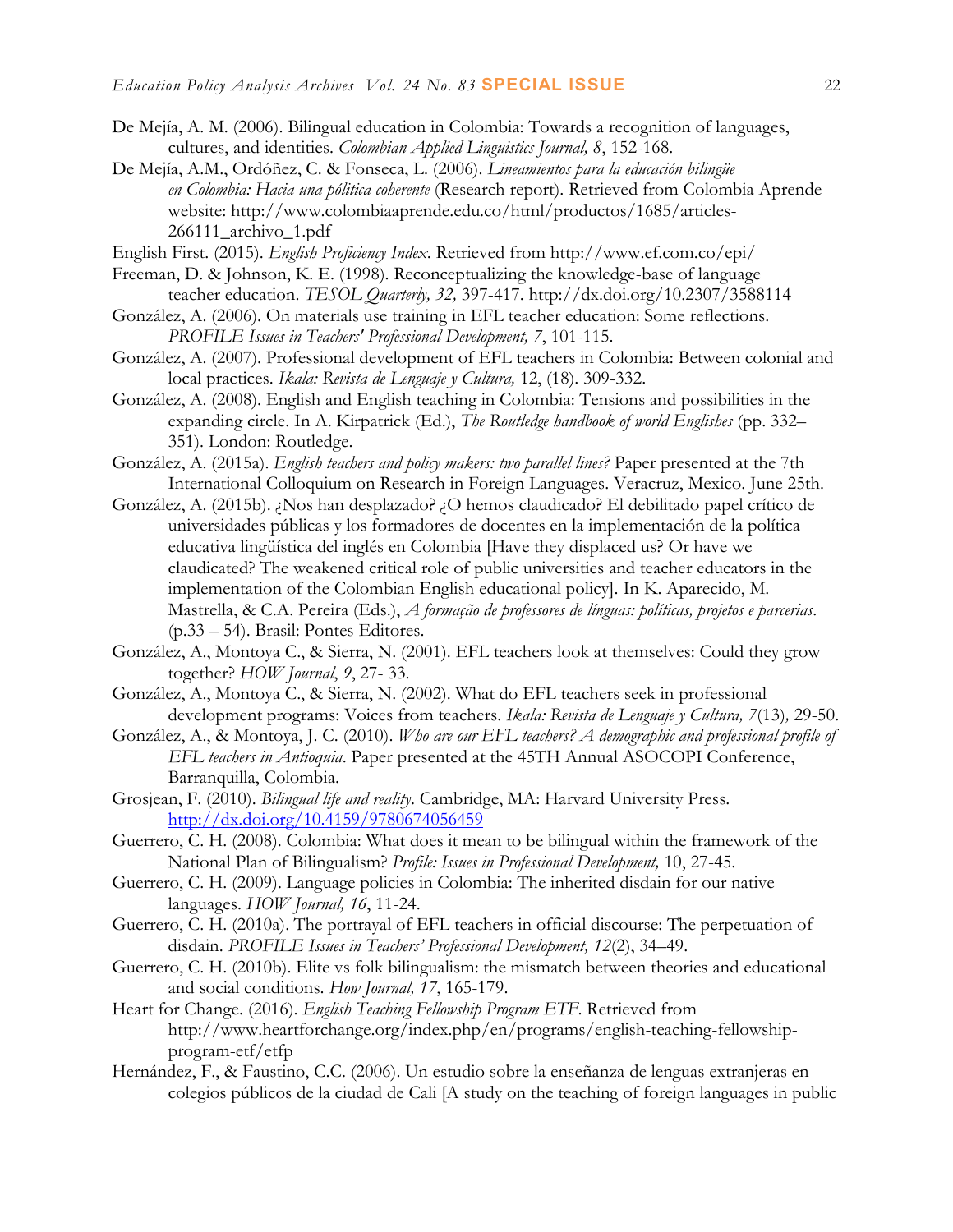schools in the city of Cali]. *Lenguage, 34,* 217-250.

- Herazo, J. D., Jerez, S., & Lorduy, D. (2012). Opportunity and incentive for becoming bilingual in Colombia: Implications for Programa Nacional de Bilingüismo. *Íkala Revista de Lenguaje y Cultura, 17*(2), 199–213.
- Kramch, C., & Steffensen, S (2007). Ecological perspectives on second language acquisition and language socialization . In *Encyclopedia of Language and Education*. (Vol. 8, pp.17-28). Heidelberg: Springer Verlag.
- Kumaravadivelu, B. (2003). *Beyond methods:Macrostrategies for language teaching*. New Haven, CT: Yale University Press.
- Levinson, B., Sutton, M., & Winstead, T. (2009). Education policy as a practice of power: Theoretical tools, ethnographic methods, democratic options. *Educational Policy, 23*(6), 767-795. <http://dx.doi.org/10.1177/0895904808320676>
- Luke, A. (1996). Genres of power? Literacy education and the production of capital. In R. Hasan & G. Williams (Eds.), *Literacy in society* (pp. 308-338). New York, NY: Longman.
- Ministerio de Educación Nacional (1994). *Ley 115: Ley General de Educación* [Law 115: General Education Law]. Retrieved from [http://www.mineducacion.gov.co/1621/articles-](ttp://www.mineducacion.gov.co/1621/articles-8)[85](ttp://www.mineducacion.gov.co/1621/articles-8)906\_archivo\_pdf.pdf
- Ministerio de Educación Nacional, British Council. (n.d.). *Proyecto para el Fortalecimiento de Programas de Licenciatura en Lenguas: Inglés* [Project for the Strengthening of English Teacher Preparation Programs]. Paper presented at Universidad Distrital, Bogotá.
- Ministerio de Educación Nacional (2005a). *Bilingüismo: Estrategia para la competitividad* [Bilingüismo: A strategy for competitiveness]. Retrieved from <http://www.mineducacion.gov.co/1621/article-97497.html>
- Ministerio de Educación Nacional (2005b). Bases para una nación bilingüe y competitiva. [Foundations for a bilingual and competitive nation]. *Al Tablero*, 37. Retrieved from <http://www.mineducacion.gov.co/1621/article-97498.html>
- Ministerio de Educación Nacional (2006). *Estándares Básicos de Competencias en Lengua Extranjera: Inglés* [Basic standards fro foreign language competences: English]. Retrieved May 08, 2008, from [http://www.colombiaaprende.edu.co/html/mediateca/ 1607/articles-115375\\_archivo.pdf](http://www.colombiaaprende.edu.co/html/mediateca/%201607/articles-115375_archivo.pdf)
- Ministerio de Educación Nacional. (2008). *Fullbright apoya la enseñanza del inglés en Colombia* [Fullbright supports the teaching of English in Colombia]. Retrieved from <http://www.mineducacion.gov.co/cvn/1665/w3-article-163489.html>
- Ministerio de Educación Nacional. (2009). *Desde el 17 de noviembre, 80 docentes se 'sumergirán' en Barranquilla en un ambiente bilingüe* [Starting November 17, 80 teachers will be "immersed" in a bilingual environment in Barranquilla]. Retrieved from [http://www.mineducacion.gov.co/c](http://www.mineducacion.gov.co/)vn/1665/w3-article-209290.html
- Ministerio de Educación Nacional. (2012a). *Aprende inglés con Bunny Bonita* [Learn English with Bunny Bonita]. Retrieved from<http://www.colombiaaprende.edu.co/html/> productos/1685/article-158726.html
- Ministerio de Educación Nacional. (2012b). *Orientaciones para la implementación de proyectos de fortalecimiento del Inglés en las entidades territoriales*. [Orientations for the implementation of projects for the strengthening of English in territorial entities]. Retrieved from http://www.colombiaaprende.edu.co/html/micrositios/1752/articles-315518\_recurso\_5.pdf
- Ministerio de Educación Nacional. (2013a). *Proyecto de fortalecimiento de las competencias en lengua extranjera.* [Project for the strengthening of competences in foreign languages]. Paper presented at Universidad de La Salle, Bogotá.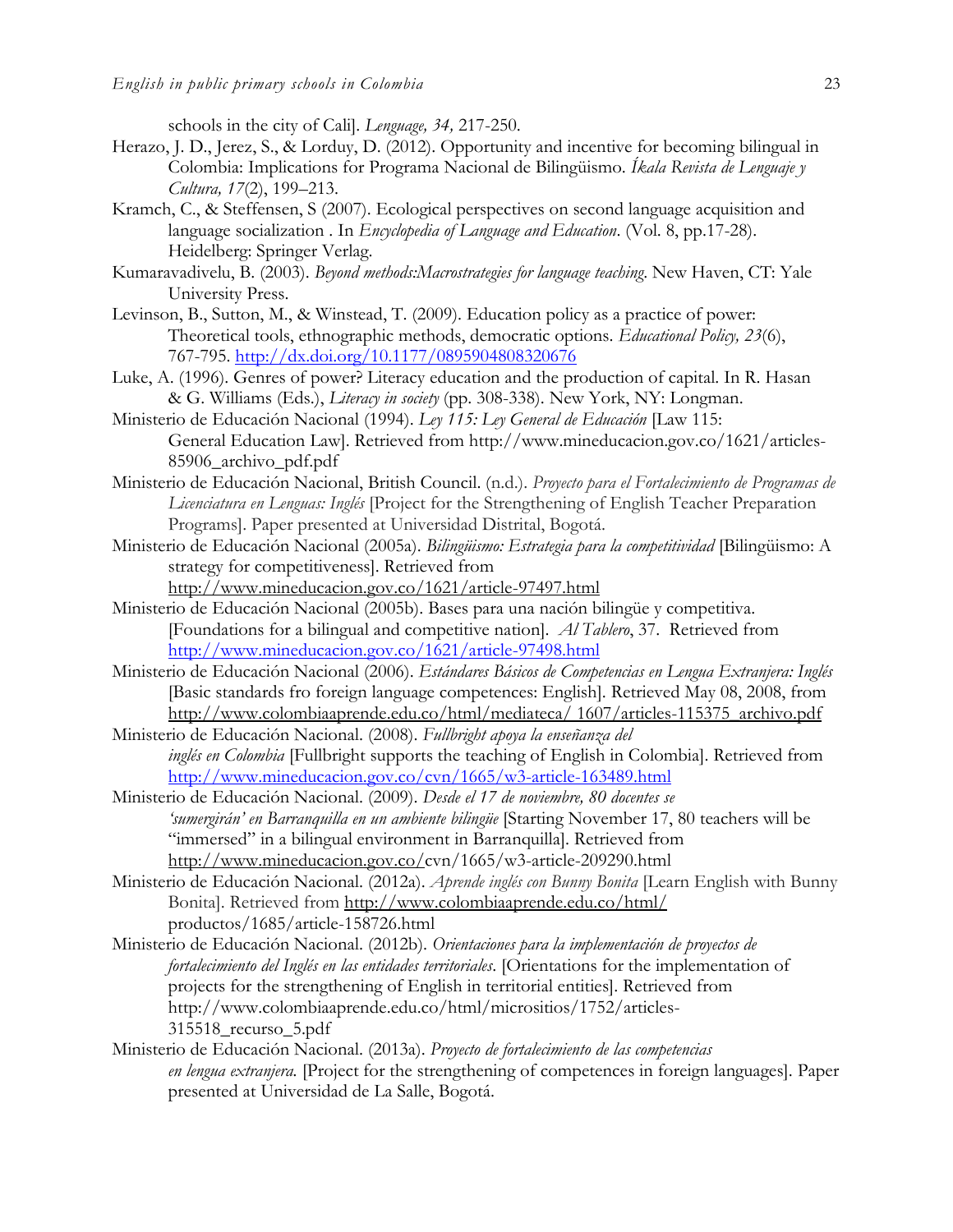| Ministerio de Educación Nacional (2013b). Ley 1651 [Law 1651]. Retrieved from                               |
|-------------------------------------------------------------------------------------------------------------|
| http://wsp.presidencia.gov.co/Normativa/Leyes/Documents/2013/LEY%201651%20DE                                |
| L%2012%20DE%20JULIO%20DE%202013.pdf                                                                         |
| Ministerio de Educación Nacional. (2014a, July). Programa Nacional de                                       |
| Inglés: Colombia Very Well [National English Program: Colombia muy bien]. Paper presented                   |
| at the launching of the program, Universidad de La Salle, Bogotá.                                           |
| Ministerio de Educación Nacional. (2014b, July). Presidente Santos durante el lanzamiento del               |
| Plan Nacional de Bilingüismo [President Santos during the launching of the National Program                 |
| of Bilingualism [video]. Available from                                                                     |
| https://www.youtube.com/watch?v=Fll7P-W3sx0&feature=youtu.be                                                |
| Ministerio de Educación Nacional. (2015). Plan de Incentivos para Docentes: Inmersión en Inglés 2015        |
| Incentives Plan for Teachers: English immersion]. Retrieved from                                            |
| http://www.colombiaaprende.edu.co/html/micrositios/1752/articles-351457                                     |
| recurso 5.pdf                                                                                               |
| Ministerio de Educación Nacional. (2016). Colombia Bilingüe: Conozca el programa [Bilingual Colombia:       |
| Get to know the program]. Retrieved from                                                                    |
| http://aprende.colombiaaprende.edu.co/es/colombiabilingue/86718                                             |
| Miranda, N., & Echeverry, Á. P. (2010). Infrastructure and resources of private schools in Cali and         |
| the implementation of the Bilingual Colombia Program. HOW Journal, 17(1), 11-30.                            |
|                                                                                                             |
| National Council Teachers of English (2014). Guidelines for Selection of Materials in English Language Arts |
| Programs. Retrieved from http://www.ncte.org/positions/statements/material-selection-ela                    |
| Odlin, T. (1989). Language transfer. Cambridge, UK: Cambridge University Press.                             |
| http://dx.doi.org/10.1017/CBO9781139524537                                                                  |
| Organization for Economic Cooperation and Development/International Bank for Reconstruction                 |
| and Development/The World Bank. (2012a). Reviews of National Policies for Education: Tertiary               |
| Education in Colombia. Retrieved from http://www.oecd.org/countries/colombia                                |
| /Reviews%20of%20National%20Policies%20for%20Education%20Tertiary%20Education%20i                            |
| n%20Colombia%202012.pdf                                                                                     |
| Organization for Economic Cooperation and Development. (2012b). PISA 2012 Results in Focus:                 |
| What 15-year-olds know and what they can do with what they know. Retrieved from                             |
| http://www.oecd.org/pisa/keyfindings/pisa-2012-results-overview.pdf                                         |
| Rubiano, C, Frodden, C, & Cardona, G. (2000). The Impact of the Colombian Framework                         |
| for English (COFE) project: Insights from an insider. Ikala Revista de Lenguaje y Cultura, 5(9),            |
| 38-43.                                                                                                      |
| Sánchez, A. C., & Obando, G. V. (2008). Is Colombia ready for "bilingualism"? Profile Issues in             |
| Teachers' Professional Development, 9, 181-196.                                                             |
| Serrano, R. & Muñoz, C. (2007). Same hours, different time distribution: Any difference in EFL?             |
| System 35, 305-321. http://dx.doi.org/10.1016/j.system.2007.02.001                                          |
| Shohamy, E. (2006). Language policy: Hidden agendas and new approaches. New York, NY: Routledge.            |
| http://dx.doi.org/10.4324/9780203387962                                                                     |
| UNESCO. (2003). Education in a multilingual world. UNESCO position paper. Paris: UNESCO.                    |
| Usma, J. (2009). Education and language policy in Colombia: Exploring processes of inclusion,               |
| exclusion, and stratification in times of global reform. Profile Issues in Teachers' Professional           |
| Development, 11, 129-143.                                                                                   |

Usma, J. (2015). *From transnational language policy transfer to local appropriation the case of the national bilingual program in Medellín, Colombia*. Blue Mounds, Wisconsin: Deep University Press.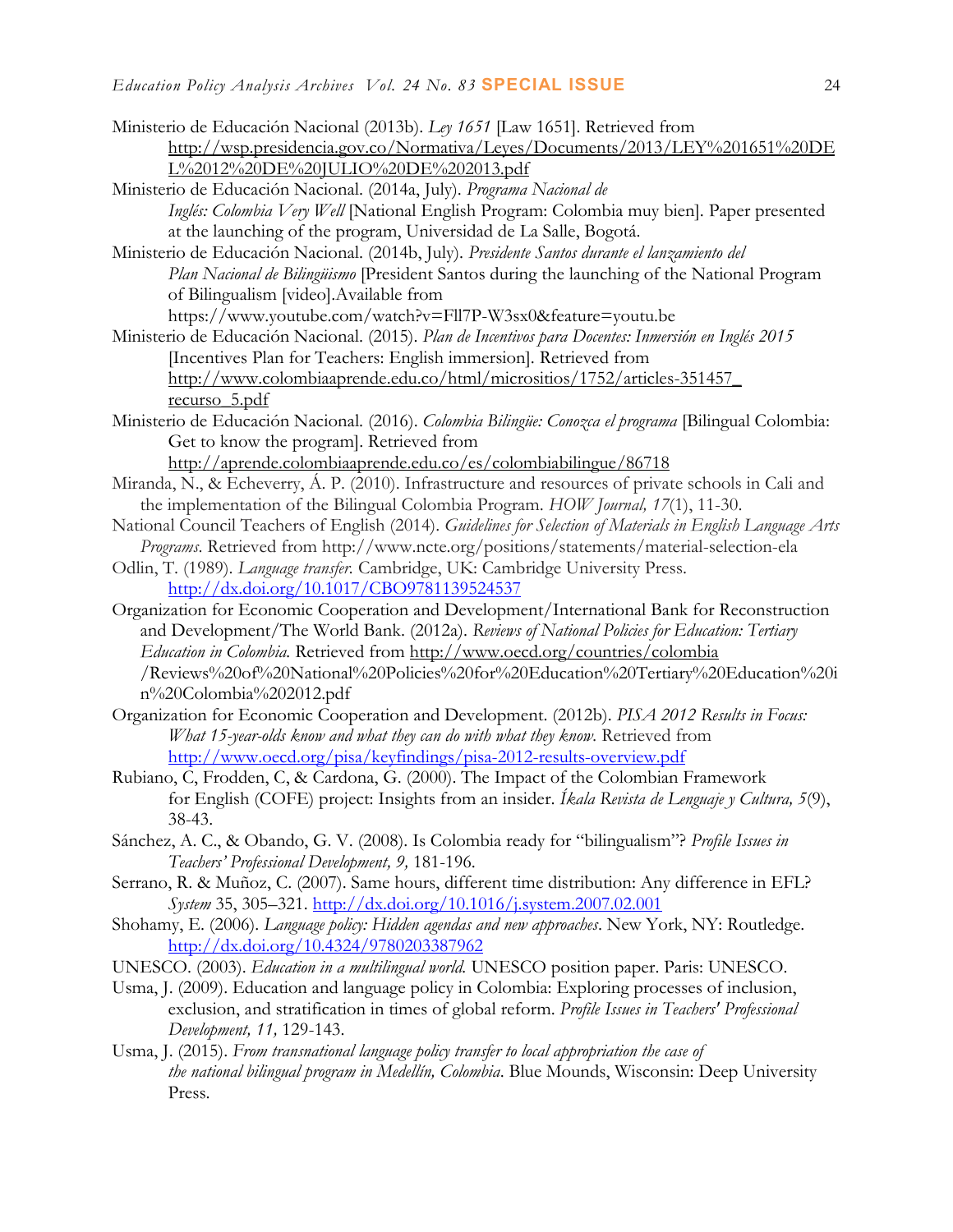- Valencia, M. (2013). Language policy and the manufacturing of consent for foreign intervention in Colombia. *PROFILE Issues in Teachers' Professional Development, 15*(1), 27–43.
- Van Lier, L. (2004). *The ecology and semiotics of language learning: A sociocultural perspective*. New York: Springer. <http://dx.doi.org/10.1007/1-4020-7912-5>
- Vandenberg, K. C. (2012). *Class Size and Academic Achievement.* Electronic Theses & Dissertations. Paper 408. Retrieved from [http://digitalcommons.georgiasouthern.](http://digitalcommons.georgiasouthern/) edu/cgi/viewcontent.cgi?article=1408&context=etd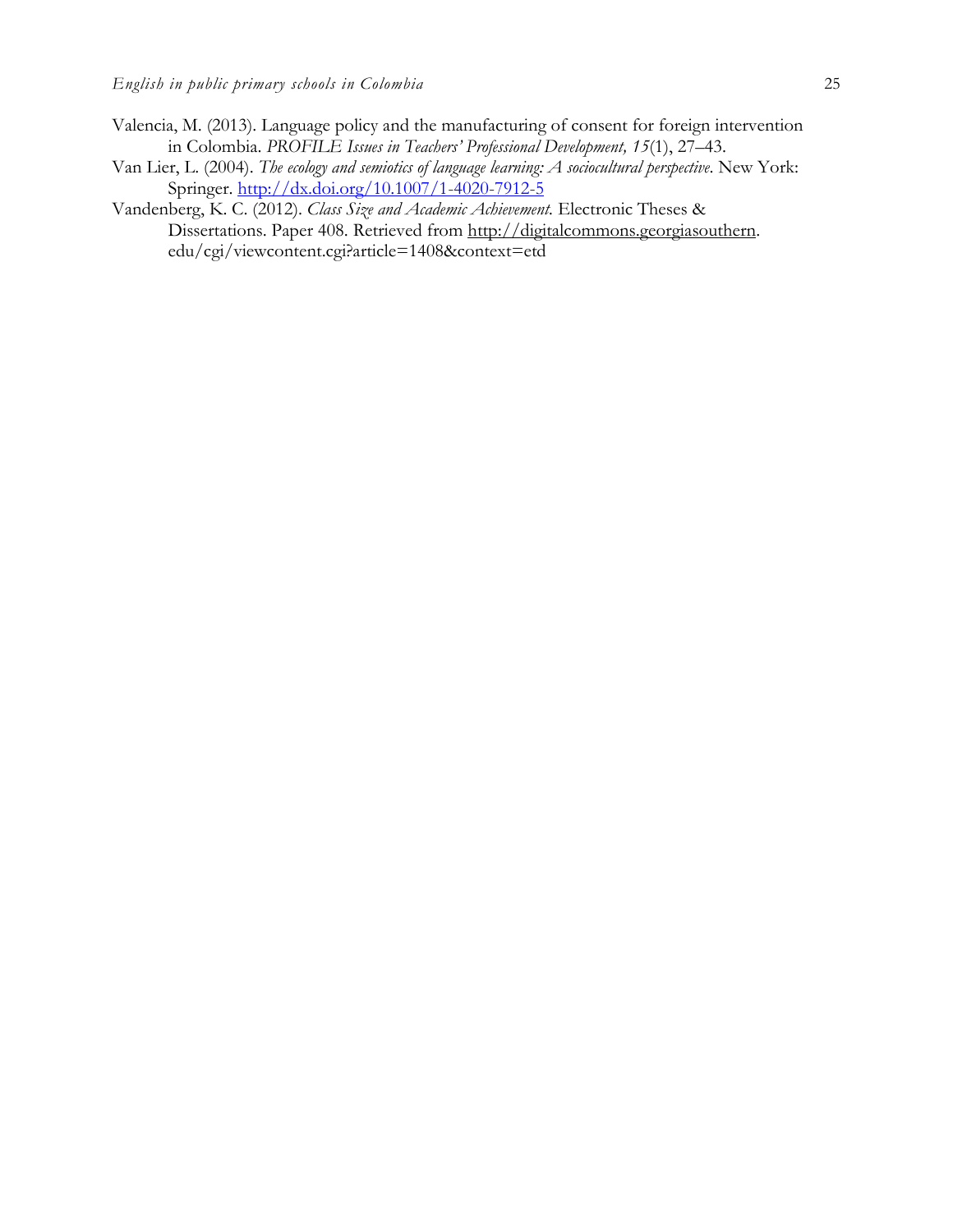## **About the Authors**

#### **Doris Correa**

Universidad de Antioquia

[doris.correa@udea.edu.co](mailto:doris.correa@udea.edu.co)

Doris Correa holds a Doctorate degree in Language, Literacy and Culture from University of Massachusetts, Amherst. Currently, she works as an Associate Professor at the School of Languages, Universidad de Antioquia, in Medellín, Colombia. Her research interests include English language policy and education reform, and SFL genre-based theories as tools to both analyze policy texts and to develop EFL teachers and students' critical literacy.

## **Adriana González**

Universidad de Antioquia

[Adriana.gonzalez1@udea.edu.co](mailto:Adriana.gonzalez1@udea.edu.co)

Adriana González holds a doctoral degree in Linguistics from State University of New York at Stony Brook. She is a professor in the graduate and undergraduate programs in foreign language teacher education at Universidad de Antioquia. Her areas of search and publications focus on teachers' professional development and language policies.

## **About the Guest Editors**

#### **José Luis Ramírez-Romero**

Universidad de Sonora(México)

[jlrmrz@golfo.uson.mx](mailto:jlrmrz@golfo.uson.mx)

José Luis Ramírez-Romero is professor in the Department of Foreign Languages at the Universidad de Sonora. His research interests include primary language education and the state of the art of Foreign Language Teaching in Mexico and Latin America.

### **Peter Sayer**

The University of Texas at San Antonio [peter.sayer@utsa.edu](mailto:peter.sayer@utsa.edu)

Peter Sayer is an associate professor of applied linguistics/TESOL in the Department of Bicultural-Bilingual Studies at the University of Texas at San Antonio. His research interests include educational sociolinguistics and primary language education in the US and Mexico.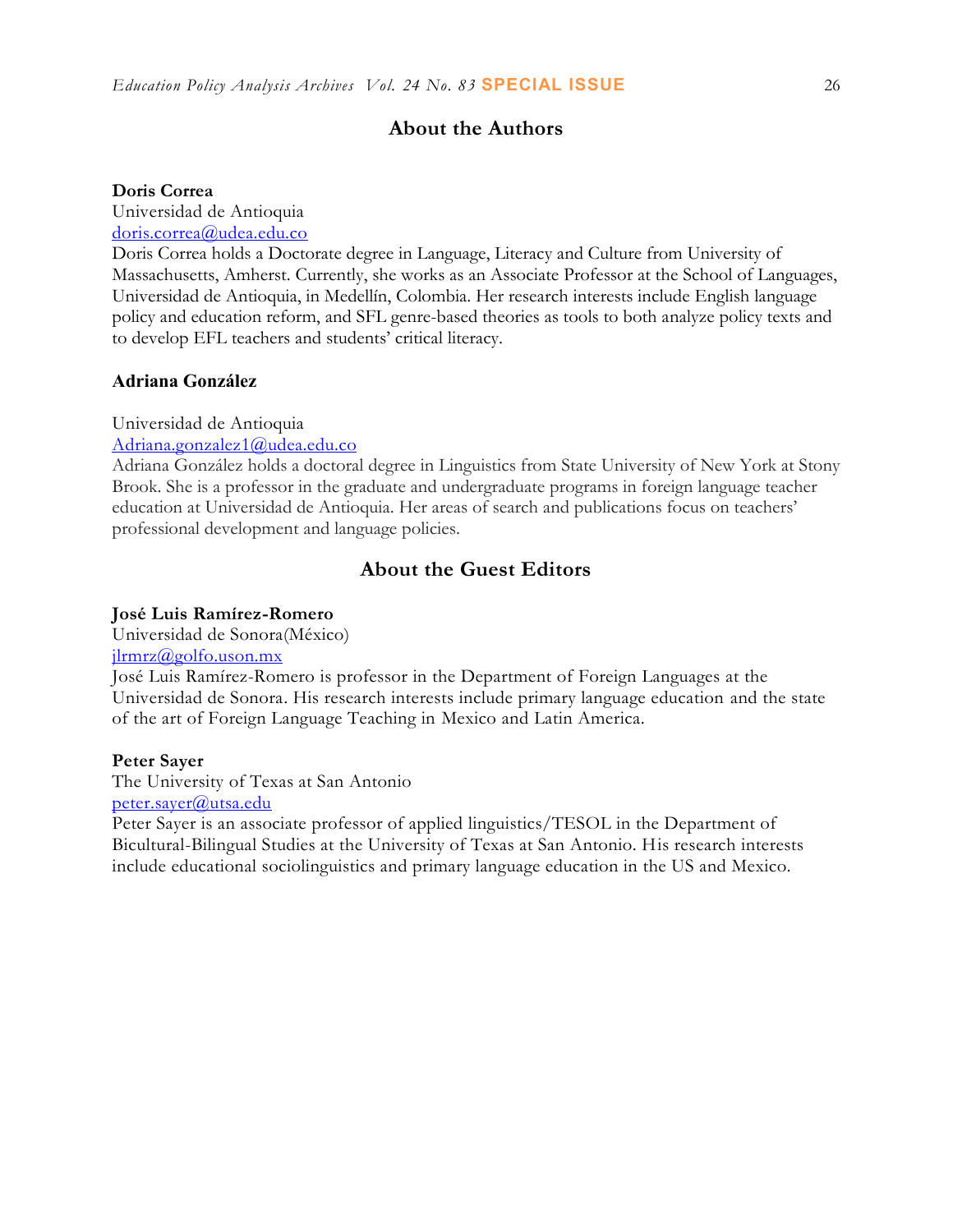# **SPECIAL ISSUE English Language Teaching in Public Primary Schools in Latin America**

# education policy analysis archives

Volume 24 Number 83 August 1, 2016 ISSN 1068-2341

@

**SOME RIGHTS RESERVED** Readers are free to copy, display, and distribute this article, as long as the work is attributed to the author(s) and **Education Policy Analysis Archives,** it is distributed for noncommercial purposes only, and no alteration or transformation is made in the work. More details of this Creative Commons license are available at

http://creativecommons.org/licenses/by-nc-sa/3.0/. All other uses must be approved by the author(s) or **EPAA**. **EPAA** is published by the Mary Lou Fulton Institute and Graduate School of Education at Arizona State University Articles are indexed in CIRC (Clasificación Integrada de Revistas Científicas, Spain), DIALNET (Spain), [Directory of Open Access Journals,](http://www.doaj.org/) EBSCO Education Research Complete, ERIC, Education Full Text (H.W. Wilson), QUALIS A2 (Brazil), SCImago Journal Rank; SCOPUS, SOCOLAR (China).

**Join EPAA's Facebook community** at<https://www.facebook.com/EPAAAAPE> and **Twitter feed** @epaa\_aape.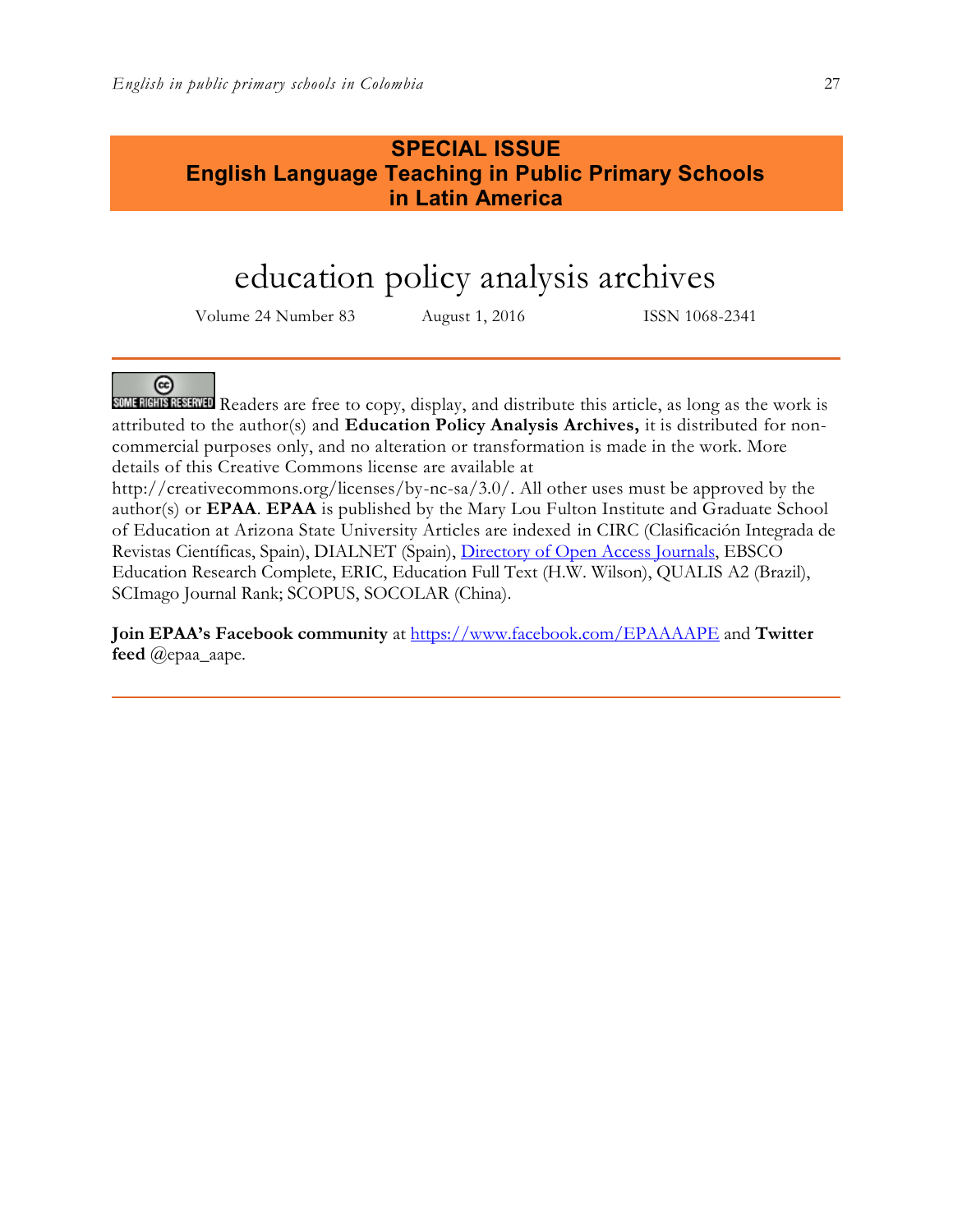## education policy analysis archives editorial board

#### Lead Editor: **Audrey Amrein-Beardsley** (Arizona State University) Executive Editor: **Gustavo E. Fischman** (Arizona State University) Associate Editors: **Sherman Dorn**, **David R. Garcia**, **Eugene Judson**, **Jeanne M. Powers** (Arizona State University)

**Cristina Alfaro** San Diego State University

**Gary Anderson** New York University

**Michael W. Apple** University of Wisconsin, Madison **Jeff Bale** OISE, University of Toronto, Canada

**David C. Berliner** Arizona State University

**Casey Cobb** University of Connecticut

**Arnold Danzig** San Jose State University

**Linda Darling-Hammond**  Stanford University

**Elizabeth H. DeBray** University of Georgia

**Chad d'Entremont** Rennie Center for Education Research & Policy

**John Diamond** University of Wisconsin, Madison

**Matthew Di Carlo** Albert Shanker Institute

**Michael J. Dumas** University of California, Berkeley

**Kathy Escamilla** University of Colorado, Boulder

**Melissa Lynn Freeman** Adams State College

**Rachael Gabriel** University of Connecticut

**Amy Garrett Dikkers** University of North Carolina, Wilmington

**Gene V Glass** Arizona State University

**Ronald Glass** University of California, Santa Cruz

**Jacob P. K. Gross** University of Louisville

**Julian Vasquez Heilig** California State University, Sacramento **Aaron Bevanot** SUNY Albany **Kimberly Kappler Hewitt** University of North Carolina Greensboro

**Henry Braun** Boston College **Steve Klees** University of Maryland **Nelly P. Stromquist** University of

**Jaekyung Lee S**UNY Buffalo

**Jessica Nina Lester** Indiana University

**Amanda E. Lewis** University of Illinois, Chicago

**Chad R. Lochmiller** Indiana University

**Christopher Lubienski** University of Illinois, Urbana-Champaign

**Sarah Lubienski** University of Illinois, Urbana-Champaign

**William J. Mathis** University of Colorado, Boulder

**Michele S. Moses** University of Colorado, Boulder

**Julianne Moss** Deakin University, Australia

**Sharon Nichols** University of Texas, San Antonio

**Eric Parsons** University of Missouri-Columbia

**Susan L. Robertson** Bristol University, UK

**Gloria M. Rodriguez** University of California, Davis

**R. Anthony Rolle** University of Houston **A. G. Rud** Washington State University

**Eric M. Haas** WestEd **Patricia Sánchez** University of University of Texas, San Antonio **Janelle Scott** University of California, Berkeley **Jack Schneider** College of the Holy Cross

**Aimee Howley** Ohio University **Noah Sobe** Loyola University

Maryland

**Benjamin Superfine** University of Illinois, Chicago

**Maria Teresa Tatto**  Michigan State University

**Adai Tefera** Virginia Commonwealth University

**Tina Trujillo** University of California, Berkeley

**Federico R. Waitoller** University of Illinois, Chicago

**Larisa Warhol** University of Connecticut

**John Weathers** University of Colorado, Colorado Springs

**Kevin Welner** University of Colorado, Boulder

**Terrence G. Wiley** Center for Applied Linguistics

**John Willinsky**  Stanford University

**Jennifer R. Wolgemuth** University of South Florida

**Kyo Yamashiro** Claremont Graduate University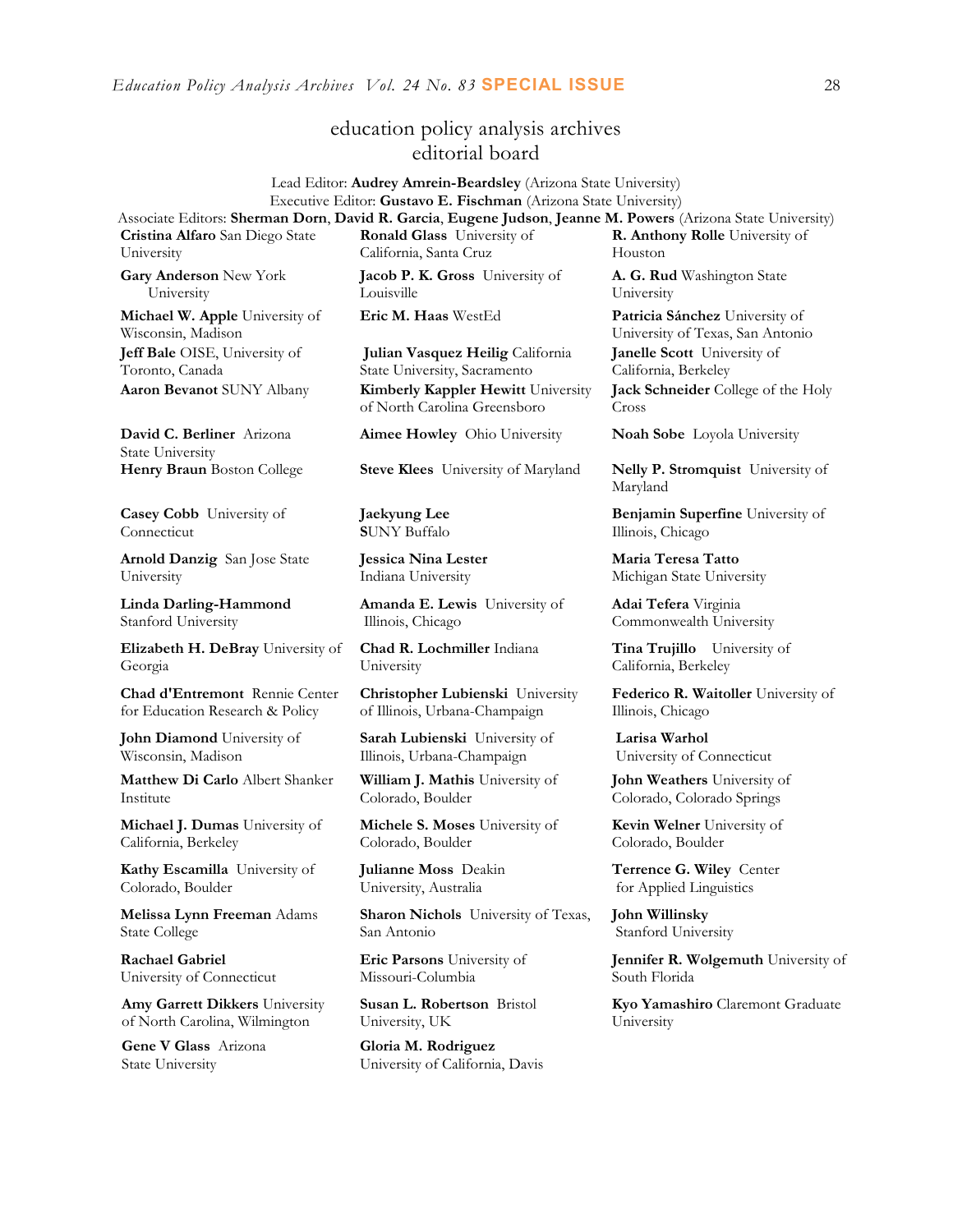## archivos analíticos de políticas educativas consejo editorial

Executive Editor: **Gustavo E. Fischman** (Arizona State University) Editores Asociados: **Armando Alcántara Santuario** (UNAM), **Jason Beech**, Universidad de San Andrés, **Ezequiel Gomez Caride,** Universidad de San Andres/ Pontificia Universidad Católica Argentina, **Antonio Luzon**, University of Granada

**Claudio Almonacid** Universidad Metropolitana de Ciencias de la Educación, Chile **Miguel Ángel Arias Ortega**  Universidad Autónoma de la Ciudad de México **Xavier Besalú Costa**  Universitat de Girona, España

**[Xavier Bonal](javascript:openRTWindow() Sarro** Universidad Autónoma de Barcelona, España

**[Antonio Bolívar](javascript:openRTWindow() Boitia** Universidad de Granada, España

**[José Joaquín Brunner](javascript:openRTWindow()** Universidad Diego Portales, Chile

#### **[Damián Canales Sánchez](javascript:openRTWindow()**

Instituto Nacional para la Evaluación de la Educación, México

#### **Gabriela de la Cruz Flores**

Universidad Nacional Autónoma de México

**[Marco Antonio Delgado Fuentes](javascript:openRTWindow()** Universidad Iberoamericana, México **[Inés Dussel](javascript:openRTWindow()**, DIE-CINVESTAV, México

**[Pedro Flores Crespo](javascript:openRTWindow()** Universidad Iberoamericana, México

**Ana María García de Fanelli**  Centro de Estudios de Estado y Sociedad (CEDES) CONICET, Argentina

**Juan Carlos González Faraco**  Universidad de Huelva, España

**María Clemente Linuesa**  Universidad de Salamanca, España

**Jaume Martínez Bonafé** Universitat de València, España

**Alejandro Márquez Jiménez**  Instituto de Investigaciones sobre la Universidad y la Educación, UNAM, México **María Guadalupe Olivier Tellez**, Universidad Pedagógica Nacional, México

**[Miguel Pereyra](javascript:openRTWindow()** Universidad de Granada, España

**[Mónica Pini](javascript:openRTWindow()** Universidad Nacional de San Martín, Argentina

**Omar Orlando Pulido Chaves** Instituto para la Investigación Educativa y el Desarrollo Pedagógico (IDEP)

**[José Luis Ramírez](javascript:openRTWindow() Romero** Universidad Autónoma de Sonora, México **[Paula Razquin](javascript:openRTWindow()** Universidad de San

**José Ignacio Rivas Flores** Universidad de Málaga, España

Andrés, Argentina

**[Miriam Rodríguez Vargas](javascript:openRTWindow()** Universidad Autónoma de Tamaulipas, México **José Gregorio Rodríguez**  Universidad Nacional de Colombia, Colombia **[Mario Rueda Beltrán](javascript:openRTWindow()** Instituto de Investigaciones sobre la Universidad y la Educación, UNAM, México **José Luis San Fabián Maroto**  Universidad de Oviedo, España

**[Jurjo Torres Santomé](javascript:openRTWindow()**, Universidad de la Coruña, España

**[Yengny Marisol Silva Laya](javascript:openRTWindow()** Universidad Iberoamericana, México **Juan Carlos Tedesco** Universidad

Nacional de San Martín, Argentina

**Ernesto Treviño Ronzón** Universidad Veracruzana, México

**[Ernesto Treviño](javascript:openRTWindow() Villarreal** Universidad Diego Portales Santiago, Chile **[Antoni Verger Planells](javascript:openRTWindow()** Universidad Autónoma de Barcelona, España **[Catalina Wainerman](javascript:openRTWindow()** Universidad de San Andrés, Argentina **Juan Carlos Yáñez Velazco** Universidad de Colima, México